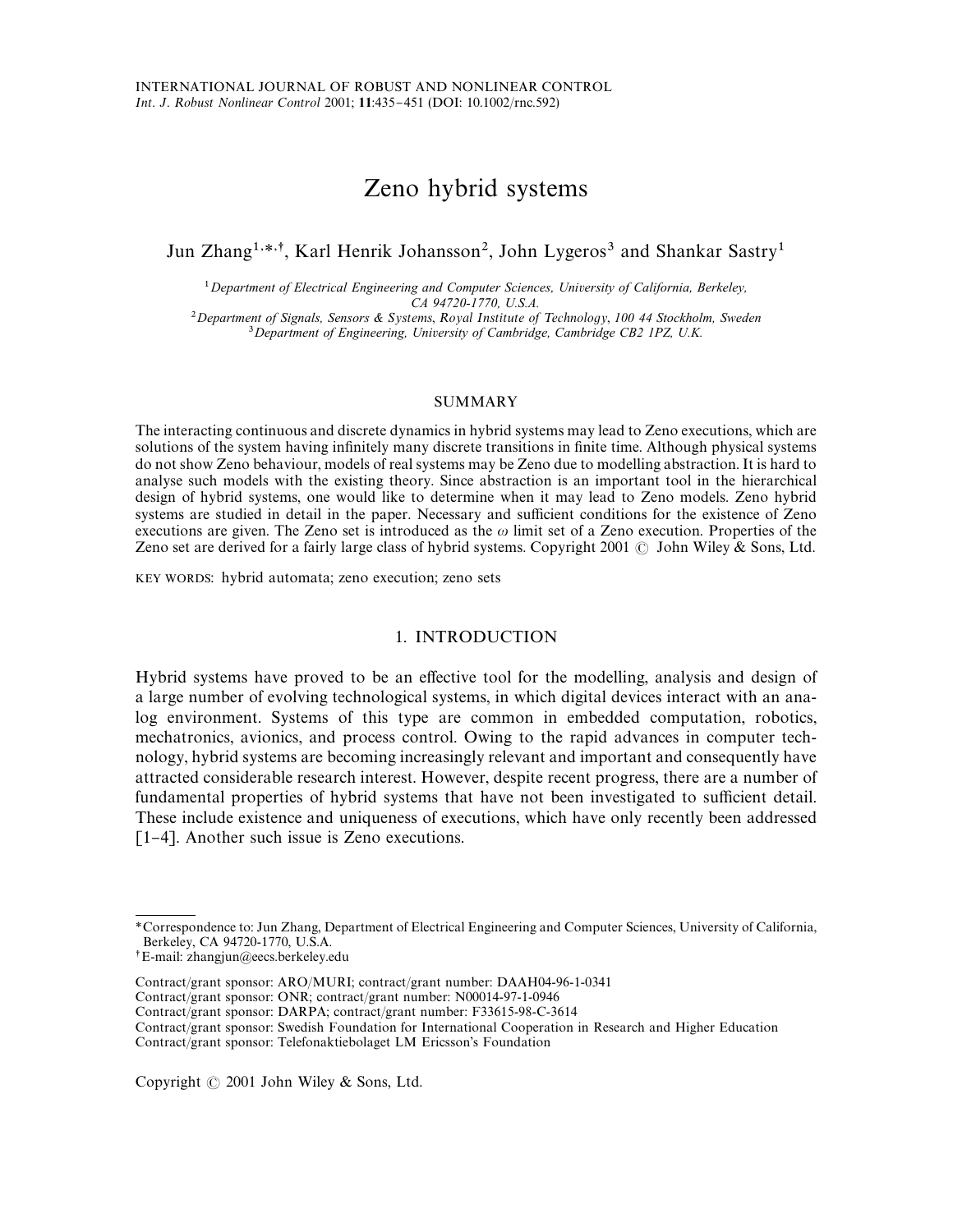## 436 **J. ZHANG** *ET AL*

Roughly speaking, an execution of a hybrid system is called *Zeno*, if it takes infinitely many discrete transitions in a finite time interval. Physical systems are, of course, not Zeno, but a hybrid model of a physical system may be Zeno, due to modelling over-abstraction. Since abstraction is an important tool for handling complex systems, understanding when it leads to Zeno hybrid systems is essential, for example for the development of simulation tools for hybrid systems. Zeno hybrid systems, or systems "close" to Zeno, make computer simulations imprecise and timeconsuming. Most simulation packages developed for hybrid systems, such as Dymola [5], Omola [6], and SHIFT [7], get stuck when a large number of discrete transitions take place within a short time interval. It is therefore important to understand the Zeno phenomenon in order to develop efficient computational tools for hybrid systems.

It is difficult to draw conclusions about Zeno systems using the available theory. Zeno hybrid automata have been studied to some extent in the theoretical computer science literature  $[8-12]$ . The continuous dynamics in those cases, however, are quite limited. Zeno hybrid automata with more general non-linear vector fields have only recently been investigated [13-16]. The lack of theoretical results has often lead researchers to impose non-Zeno assumptions by default. For example, this is the case in recent work on hybrid control design  $[17-20]$ . The work presented in this paper is a first step towards building a suite of results to characterize Zeno hybrid systems. Our results are useful, for instance, when designing hybrid controllers. Since a unified theory for hybrid control design does not yet exist, one has to prove that the closed-loop system is well posed on a case-by-case basis; this includes proving that the system is non-Zeno (see for example Reference [21]).

The main contribution of the paper is to present some fundamental properties of Zeno executions and Zeno hybrid automata. We introduce the Zeno set as the  $\omega$  limit set of a Zeno execution. A complete characterization of the Zeno set is given for a few quite general classes of hybrid systems. The features of the resets turn out to be very important. For example, we show that if the resets are all identity maps or all contracting on the guard, the continuous part of the state converges. We also investigate the conditions under which there are no Zeno execution. In particular, it is proved that for hybrid automata with identity resets on the guard, if the guards and the interior of the domains are disjoint and if the boundaries of the domains for any cycles are also disjoint, then the hybrid automata do not accept Zeno executions.

The outline of the paper is as follows. In Section 2 we introduce the notation and the definitions of hybrid automata and execution (Section 2.1), followed by a number of examples of Zeno hybrid automata from the areas of modelling, simulation, verification, and control (Section 2.2). The examples are used to motivate the analysis in the rest of the paper. Zeno hybrid automata and Zeno sets are introduced in Section 3, and some properties of Zeno sets are discussed in Section 3.2. Section 3.3 presents both necessary and sufficient conditions for the existence of Zeno executions. A summary and conclusions are given in Section 4. To maintain the flow of the paper, all technical proofs are given in the appendix.

## 2. BACKGROUND AND MOTIVATION

## *2.1. Hybrid automata*, *executions and underlying assumptions*

For a finite collection  $V$  of variables, let  $V$  denote the set of valuations of these variables. We use lower case letters to denote both variables and their valuations. We refer to variables whose set of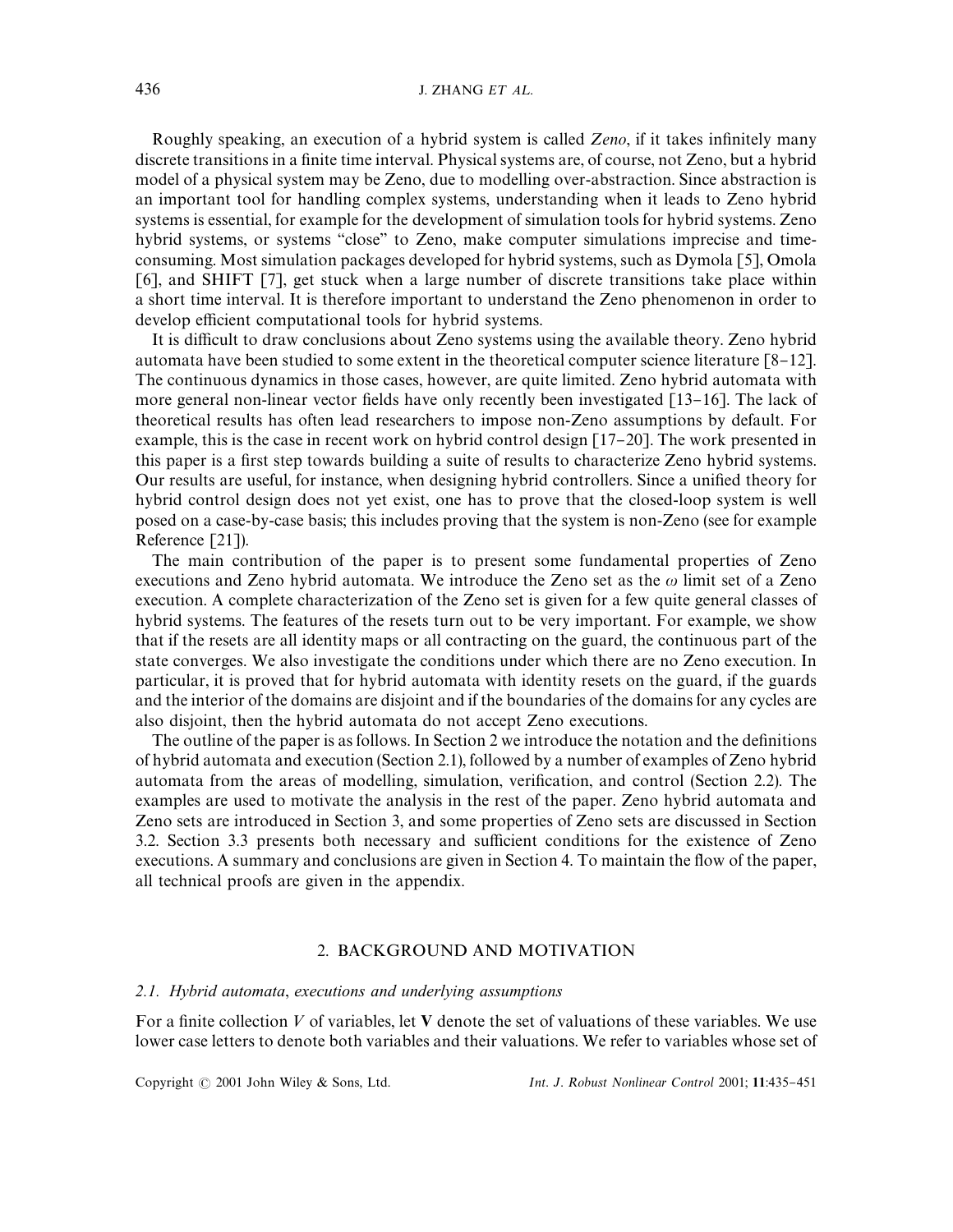valuations is "nite or countable as *discrete* and to variables whose set of valuations is a subset of a Euclidean space as *continuous*. For a set of continuous variables *X* with  $X = \mathbb{R}^n$  for  $n \ge 0$ , we assume that **X** is given the Euclidean metric topology, and use  $\|\cdot\|$  to denote the Euclidean norm. For a set of discrete variables *Q*, we assume that Q is given the discrete topology (every subset is an open set), generated by the metric  $d_p(q, q') = 0$  if  $q = q'$  and  $d_p(q, q') = 1$  if  $q \neq q'$ . We denote the valuations of the union of *Q* and *X* by  $Q \times X$ , which is given the product topology generated by the metric  $d((q, x), (q', x')) = d_D(q, q') + ||x - x'||$ . We assume that a subset U of a topological space is given the induced topology, and we use  $\bar{U}$  to denote its closure,  $U^0$  its interior,  $\hat{\theta}U = \overline{U}\backslash U^0$  its boundary,  $U^c$  its complement, |U| its cardinality, and *P*(U) the set of all subsets of  $U$ .

The following definitions are based on References  $[2,13,22]$ .

## *Definition 1* (*Hybrid automaton*)

A hybrid automaton *H* is a collection  $H = (Q, X, \text{Init}, f, D, E, G, R)$ , where

- $\bullet$  *Q* is a finite collection of discrete variables;
- *X* is a finite collection of continuous variables with  $X = \mathbb{R}^n$ ;
- Init  $\subseteq$  Q  $\times$  X is a set of initial states;
- $f: \mathbf{O} \times \mathbf{X} \rightarrow T\mathbf{X}$  is a vector field;
- $D: \mathbf{Q} \to P(\mathbf{X})$  is map assigning to each  $q \in \mathbf{Q}$  a subset of **X** called the domain<sup>1</sup> of *q*;
- $E \subset \mathbf{O} \times \mathbf{O}$  is a set of edges;
- $G: E \to P(X)$  is a map assigning to each edge  $e \in E$  a subset of X called the guard of *e*; and
- $R: E \times X \rightarrow P(X)$  is a reset map, assigning to each edge  $e \in E$  and each  $x \in X$  a subset of X.

We refer to  $(q, x) \in \mathbb{Q} \times \mathbb{X}$  as the *state* of *H*. Throughout the paper, it is assumed that  $|\mathbb{Q}| < \infty$  and that *f* is Lipschitz continuous in its second argument. Further, we assume that for all  $e \in E$ ,  $G(e) \neq \emptyset$  and for all  $x \in G(e)$ ,  $R(e, x) \neq \emptyset$ .<sup>2</sup> A hybrid automaton can be represented by a directed graph  $(Q, E)$ , with vertices Q and edges *E*. For an example, see Figure 1. For each vertex,  $q \in Q$ , we specify a vector field,  $f(q, \cdot)$  and a domain,  $D(q)$ . For each edge we specify a guard,  $G(e)$ , and a reset map,  $R(e, \cdot)$  (which is suppressed if  $R(e, x) = \{x\}$ ). The discrete part of the initial state is indicated by a double circle and the continuous part by an arrow. Since there is a unique graphical representation for each hybrid automaton, we will use the corresponding graph as a formal definition in the examples.

## *Definition* 2 (*Hybrid time trajectory*)

A hybrid time trajectory is a finite or infinite sequence of intervals  $\tau = \{I_i\}_{i=0}^N$ , such that

- $I_i = [\tau_i, \tau'_i]$  for all  $0 \le i \le N$ ,
- if  $N < \infty$  then either  $I_N = [\tau_N, \tau'_N]$  or  $I_N = [\tau_N, \tau'_N]$ ,
- $\tau_i \leq \tau'_i$  for all *i* and  $\tau'_i = \tau_{i+1}$  for all  $0 \leq i \leq N$ .

A hybrid time trajectory is a sequence of intervals of the real line, whose end points overlap. The interpretation is that the end points of the intervals are the times at which discrete transitions take place. Note that  $\tau_i = \tau'_i$  is allowed, therefore multiple discrete transitions may take place at the same time. Since all hybrid automata that will be discussed are time invariant, we assume, without

<sup>&</sup>lt;sup>1</sup> The domain is sometimes called the invariant set in the hybrid system literature in computer science.

 $2$ This can be done without loss of generality, since if a hybrid automaton violates these conditions, one can construct another hybrid automaton that accepts exactly the same set of executions and satisfies the conditions  $[2]$ .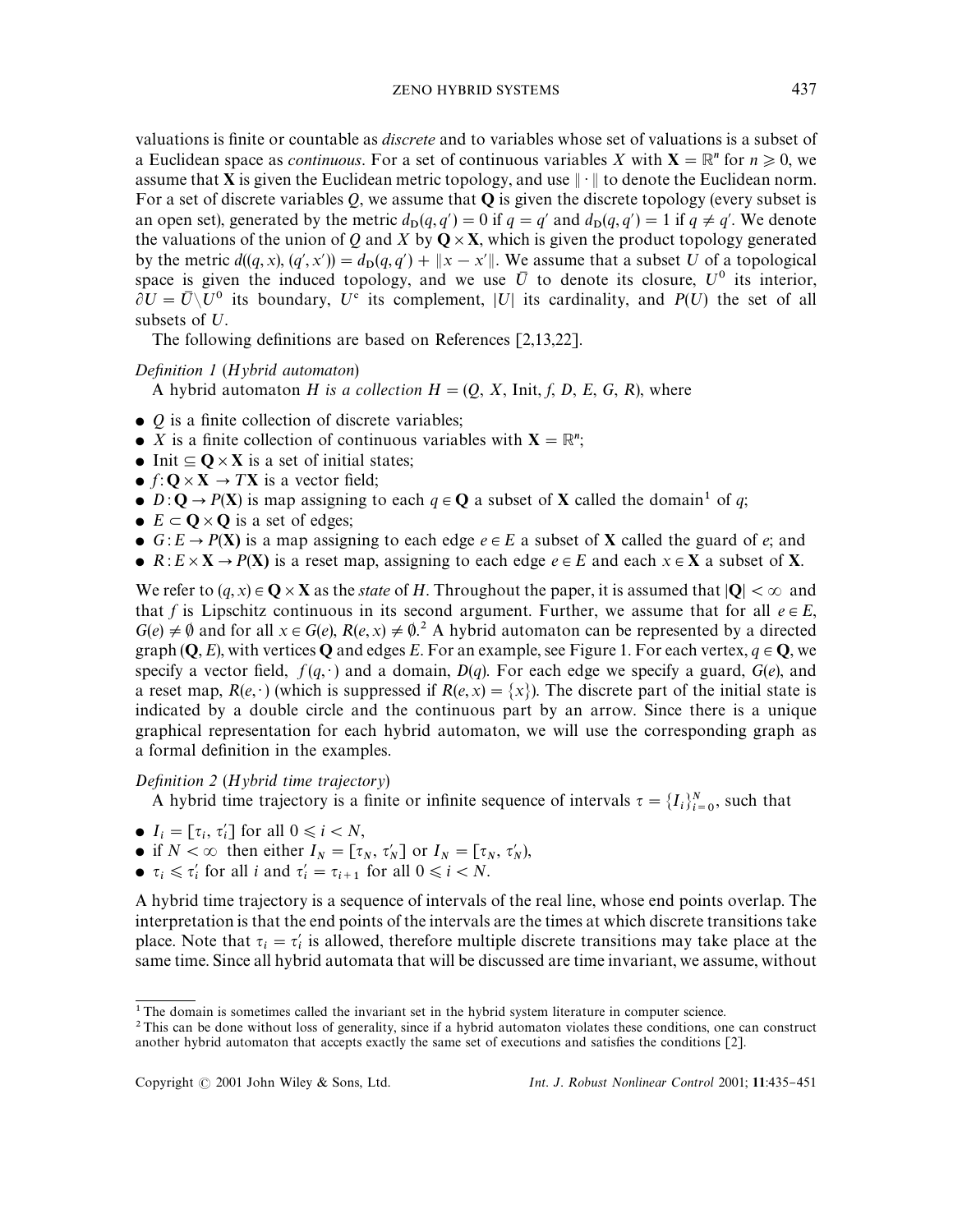

Figure 1. Water tank system and corresponding Zeno hybrid automation.

loss of generality, that  $\tau_0 = 0$ . Hybrid time trajectories can extend to infinity if  $\tau$  is an infinite sequence or if it is a finite sequence ending with an interval of the form  $[\tau_N, \infty)$ .

For a hybrid time trajectory  $\tau = \{I_i\}_{i=0}^N$ , let  $\langle \tau \rangle$  denote the set  $\{0, 1, ..., N\}$  if  $\tau$  is finite and  $\{0, 1, \ldots\}$  if  $\tau$  is infinite. We use  $q$  and  $x$  to denote the time evolution of the discrete and continuous state, respectively (with a slight abuse of notation). Here q is a map from  $\langle \tau \rangle$  to **Q** and  $x = \{x^i : i \in \langle \tau \rangle\}$  is a collection of  $C^1$  maps. An execution is now defined as a triple  $\chi = (\tau, q, x)$  in the following way.

#### *Definition 3* (*Execution*)

An execution of a hybrid automaton *H* is a collection  $\gamma = (\tau, q, x)$ , where  $\tau$  is a hybrid time trajectory,  $q: \langle \tau \rangle \to \mathbf{Q}$  is a map, and  $x = \{x^i : i \in \langle \tau \rangle\}$  is a collection of  $C^1$  maps  $x^i : I_i \to \mathbf{X}$ , such that

- $(q(0), x^0(0)) \in \text{Init},$
- for all  $i \in \langle \tau \rangle$  and for all  $t \in I_i$ ,  $\dot{x}^i(t) = f(q(i), x^i(t))$  and for all  $t \in [\tau_i, \tau'_i)$ ,  $x^i(t) \in D(q(i))$ ,
- for all  $i \in \langle \tau \rangle$ ,  $e = (q(i), q(i + 1)) \in E$ ,  $x^{i}(\tau_{i}') \in G(e)$ , and  $x^{i+1}(\tau_{i+1}) \in R(e, x^{i}(\tau_{i}'))$ .

We say a hybrid automaton *accepts* an execution  $\chi$ . For an execution  $\chi = (\tau, q, x)$ , we use  $(q_0, x_0) = (q(0), x^0(0))$  to denote the initial state of  $\chi$ . The *execution time*  $\mathcal{T}(\chi)$  is defined as  $\mathcal{T}(\chi) = \sum_{i=0}^{N} (\tau'_i - \tau_i) = \lim_{i \to N} \tau'_i$ , where  $N + 1$  is the number of intervals in the hybrid time trajectory. An execution is called *finite* if  $\tau$  is a finite sequence ending with a compact interval, it is called *infinite* if  $\tau$  is either an infinite sequence or if  $\mathcal{T}(\chi) = \infty$ , and it is called *Zeno* if it is infinite but  $\mathcal{T}(\chi) < \infty$ . For a Zeno execution  $\chi$ , we call  $\tau_{\infty} = \mathcal{T}(\chi)$  the *Zeno time*. We use  $\mathcal{E}_{H}^{\infty}(q_0, x_0)$  to denote the set of all infinite executions of *H* with initial condition  $(q_0, x_0) \in$  Init. All the hybrid automata considered in this paper are assumed to be *non-blocking*, in the sense that  $\mathscr{E}_{H}^{\infty}(q_0, x_0) \neq \emptyset$  for all  $(q_0, x_0) \in$  Init. Conditions for determining when this is the case are given in Reference [2].

A state  $(q, x) \in \mathbb{Q} \times \mathbb{X}$  is called *reachable* by *H*, if there exists a finite execution  $\chi = (\tau, q, x)$  with  $\tau = \{I_i\}_{i=0}^N$  and  $(q(N), x^N(\tau_N)) = (q, x)$ . We use Reach<sub>*H*</sub> to denote the set of states reachable by a hybrid automaton *H*. Throughout this paper, we assume that  $\text{Reach}_H \subseteq \bigcup_{q \in \mathbb{Q}} \{q\} \times \overline{D(q)}$ . Conditions under which this is the case can be established using invariant assertions, proved by induction arguments over the length of the executions [2].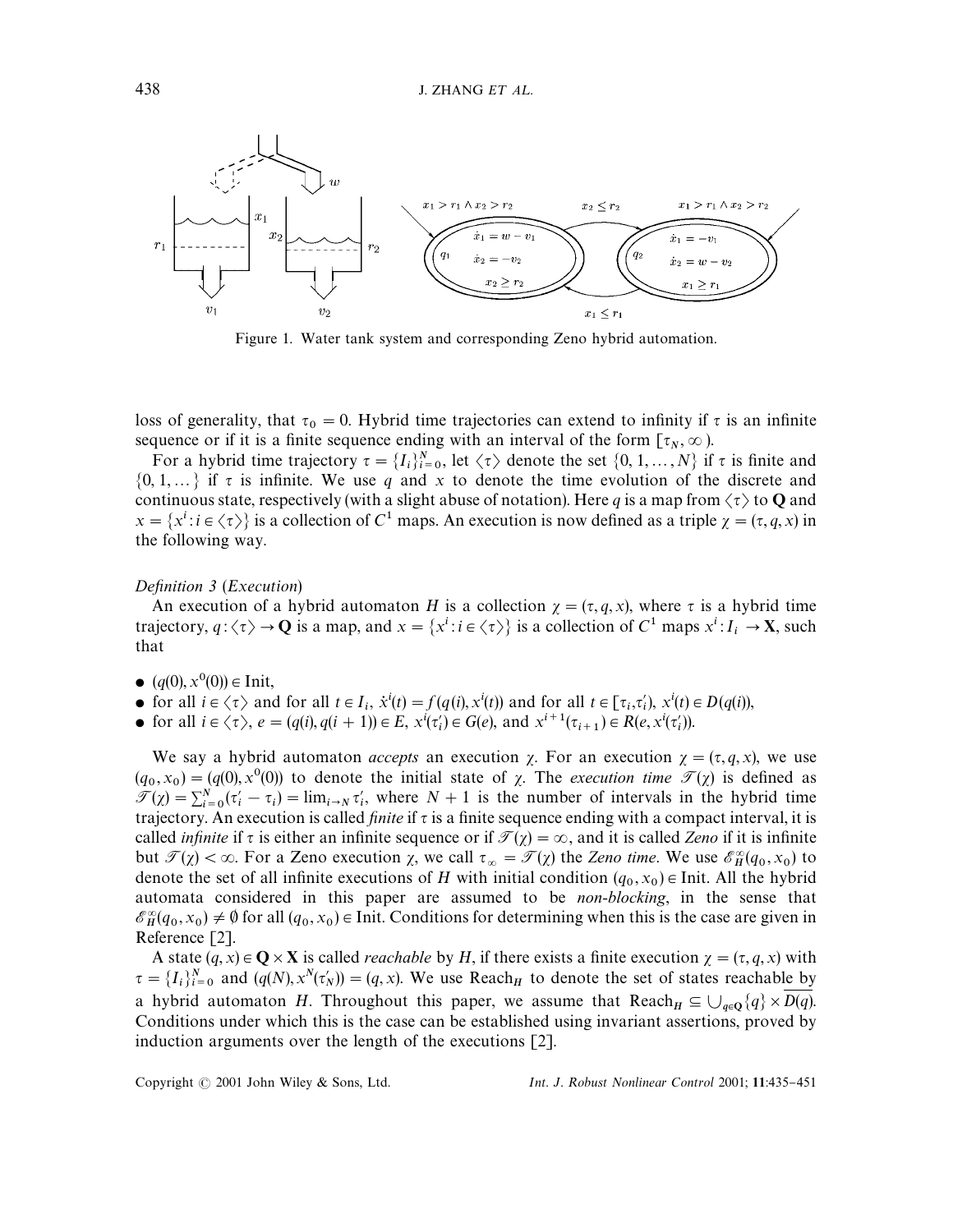## ZENO HYBRID SYSTEMS 439

## *2.2. Motivating examples*

It should be noted that the Zeno phenomenon is a strictly hybrid phenomenon in the sense that both continuous dynamics and discrete dynamics are needed to generate Zeno executions. In this section, we illustrate how Zeno hybrid automata appear in different areas of hybrid systems. In particular, we give examples of Zeno hybrid automata in modelling, simulation, verification, and control.

*2.2.1. Modelling and simulation.* Hybrid automata provide a natural framework for developing models with abstracted dynamics. This is a useful approach when analysing complex systems, and for control design it often leads to an appealing hierarchical system structure. However, if the abstraction is not done carefully, erroneous conclusions may be derived from the model, as illustrated by the following example.

## *Example 1* (*Water tank system*)

Consider the water tank system of Alur and Henzinger [9], shown in Figure 1. Here  $x_i$  denotes the volume of water in Tank *i*, and  $v_i > 0$  denotes the constant flow of water out of Tank *i*. Let w denote the constant flow of water into the system, directed exclusively to either Tank 1 or Tank 2 at each point in time. The objective is to keep the water volumes above  $r_1$  and  $r_2$ , respectively (assuming that  $x_1(0) > r_1$  and  $x_2(0) > r_2$ ). This is to be achieved by a switched control strategy that switches the inflow to Tank 1 whenever  $x_1 \le r_1$  and to Tank 2 whenever  $x_2 \le r_2$ . It is straightforward to show that the unique infinite execution that the hybrid automaton accepts for each initial state is Zeno, if  $\max\{v_1, v_2\} < w < v_1 + v_2$ . The Zeno time is  $\tau_{\infty} = (x_1(0) + x_2(0) - r_1 - r_2)/(v_1 + v_2 - w)$ . Of course, a real implementation of the water tank system cannot be Zeno, but instead one or both of the tanks will drain. The Zeno model does not capture this. The actual scenario depends on the dynamics of the switch, which in the model was assumed to be instantaneous. For further discussions on this example, see Reference [13].

It is difficult to run efficient computer simulations for systems that show a large number of discrete transitions during a short time interval. Often, either the numerical error or the simulation time (or both) will be unsatisfactory [13, 14]. One class of systems where this problem arises is mechanical systems with friction. If the friction is modelled as Coulomb friction, then the frictional force  $F_f$  is given by  $F_f = -K \operatorname{sgn} v$ , where *v* is the relative velocity of the contact surfaces and  $K > 0$  is a constant. We may easily model a system with Coulomb friction as a hybrid automaton, where the domains and the guards depend on the sign of the velocity. Frictional systems sometimes have the so-called stick-slip motion, which means that the motions is divided into two phases both of non-zero duration: one when  $v \neq 0$  and one when  $v = 0$  (for a simple example see Reference [23]). For the hybrid automaton, the latter corresponds to a Zeno behaviour, because it implies that the velocity switches infinitely fast between a positive and a negative value. Resolving Zenoness by introducing a new discrete state, which has a vector field given by the continuous dynamics corresponding to the sticking motion, has been proposed for simple examples [24, 25], but so far no rigorous method seems to have been developed. In many cases, such a method would speed up the simulation considerably. Other simulation methods to avoid Zeno include time-stepping methods [26]. It should be pointed out that modelling of friction and impacts for rigid bodies is, of course, by itself a very active "eld, where advanced mathematical tools are used to handle contacts in a consistent way [27]. The example here is meant as an illustration of the multi-domain modelling approach taken in hybrid systems.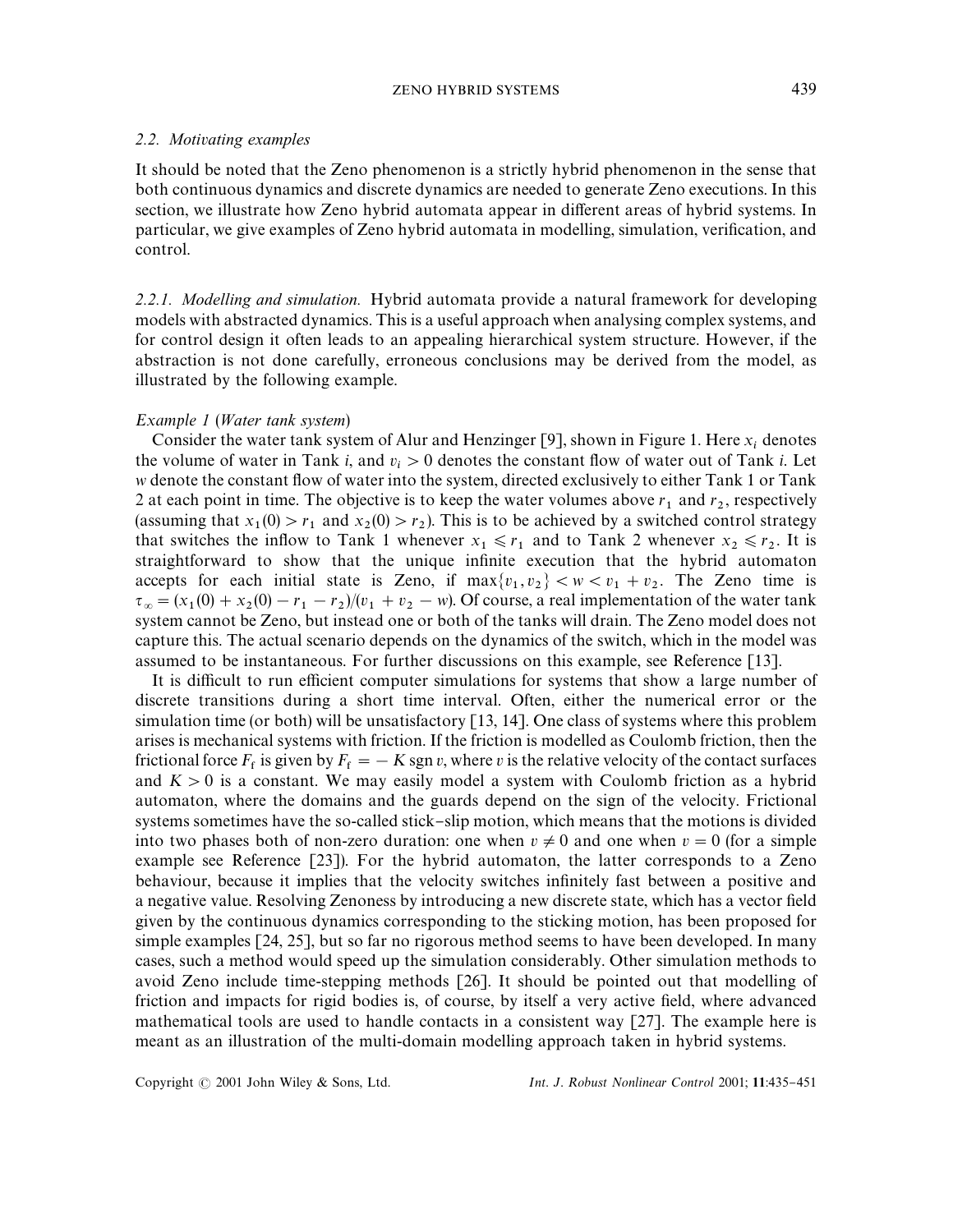2.2.2. Analysis and *verification*. Most of the verification methods proposed for hybrid systems seek to determine whether the set of states reachable by a hybrid automaton satisfies certain properties. For example, *model checking* techniques involve computer algorithms that 'explore' the set of reachable states automatically. This approach, developed in theoretical computer science for purely discrete systems, has been extended to timed automata [28], multi-rate automata [29], hybrid automata with constant differential inclusions [30] and, most recently, classes of hybrid automata with linear vector fields [31]. *Deductive* techniques, on the other hand, seek to directly establish properties of the executions of the hybrid automaton, by proving, for example, invariant assertions [32]. Though the analysis is not completely automated in this case, the proofs may be assisted by theorem provers [33, 34].

These verification techniques may lead to misleading claims when applied to Zeno hybrid automata, since the set of states reachable by a Zeno model may not reflect the states reachable by the underlying physical system. For example, for the water tank hybrid automaton (which is in fact a multi-rate automaton) one can show that for all the reachable states the water in the tanks will be above the desired low water marks. Clearly this cannot be the case for the physical system, when the rate at which water is added to the tanks, *w*, is less than the total rate at which water is removed,  $v_1 + v_2$ , i.e., when the hybrid automaton model is Zeno.

Similar problems are encountered when one tries to extend Lyapunov type analysis techniques to hybrid systems. This has led researchers in this area to explicitly add assumptions requiring the system to be non-Zeno [18, 17].

*2.2.3. Safe and optimal control.* Methods for designing controllers that ensure that a hybrid system is safe, in the sense that it does not reach an undesirable configuration, have also been developed. These methods, motivated by earlier work on purely discrete and purely continuous systems, have been extended to timed automata  $[35]$ , hybrid automata with constant differential inclusions [36], and hybrid automata with non-linear vector fields [22]. All the proposed approaches suffer from the drawback that they allow the controller to 'cheat' by forcing the system to be Zeno, and thereby hiding the fact that unsafe states can be reached. This has again forced researchers to *a priori* introduce non-Zeno assumptions. As an example consider the following problem from free flight air traffic management  $[37]$ .

#### *Example* 2 (*Aircraft conflict resolution*)

Consider two aircraft moving at the same constant altitude along straight line trajectories. Introduce a set of co-ordinates that centres one aircraft at the origin and let  $(x_1, x_2)$  denote the relative co-ordinates of the other aircraft. The dynamics of this system is given by  $\dot{x}_1 = -v_e + v_p \cos \theta$ ,  $\dot{x}_2 = v_p \sin \theta$ , where  $v_e(t) \in [v_e, \bar{v}_e] \subset (0, \infty)$  is the velocity of the first aircraft,  $v_p(t) \in [\underline{v}_p, \overline{v}_p] \subset (0,\infty)$  the velocity of the second, and  $\theta \in (-\pi, \pi)$  the constant relative -<br>6 orientation of the aircrafts. If  $v_e$  is treated as a control signal and  $v_p$  as a disturbance signal, the ֺ֝֡ model describes a pursuit-evasion game with the first aircraft being the evader and the second the pursuer. The evader would like to prevent the pursuer from getting closer than a certain distance, which would define an unsafe flight configuration. Solving the game  $\lceil 37 \rceil$  leads to a saddle solution described by the hybrid automaton in Figure 2, where  $\psi(x) = \text{sgn } x_1 \sin \theta + \text{sgn } x_2 \cos \theta$ . It is easy to verify that all executions accepted by this hybrid automaton avoid the unsafe set. The configuration may, however, still be unsafe in practice. The reason is that the hybrid automaton accepts Zeno executions, for example, governed by the initial states depicted in the figure. They correspond to a situation where the evader constantly switches its velocity between  $v_e = v_e$  and ׅׅׅ֪ׅ֡֡֬֝֬֝֬֝֬֝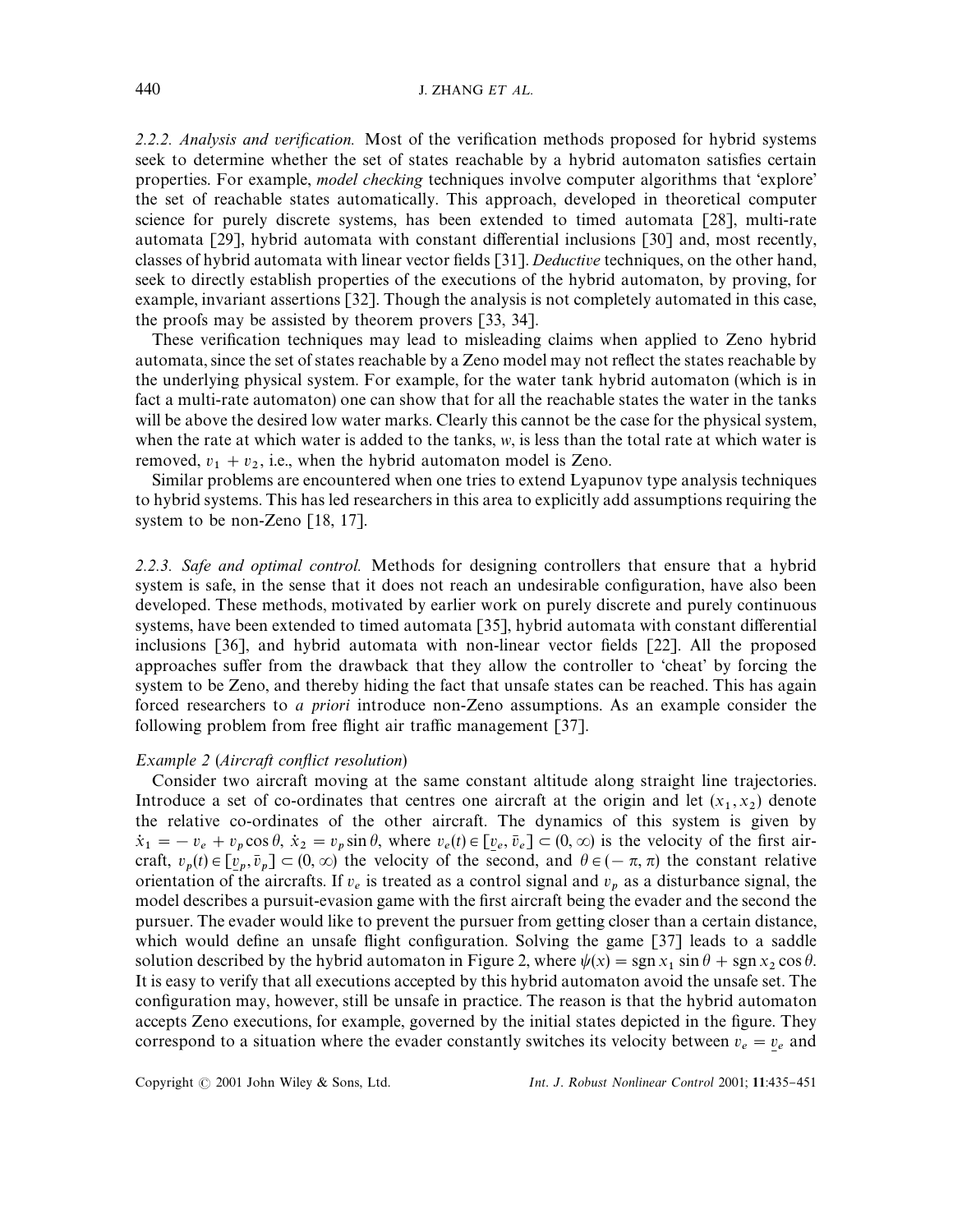

Figure 2. Zeno hybrid automaton describing a conflict between two aircrafts.



Figure 3. Zeno hybrid automaton describing Fuller's phenomenon.

 $v_e = \bar{v}_e$ . This is, of course, not realistic, because there are some dynamics involved in the switching. If this controller was implemented in practice, the system would most likely reach the unsafe set through a chattering trajectory.

Zeno type behaviour may also arise for certain classes of optimal control problems.

#### *Example* 3 (*Fuller's Phenomenon*)

The hybrid automaton in Figure 3 generates the optimal controls for the problem of minimizing the performance index  $\int_0^{\infty} x_1^p(t) dt$ ,  $p > 1$ , with respect to the dynamics  $\dot{x}_1 = x_2$ ,  $\dot{x}_2 = u$ ,  $x(0) = x_0 \neq (0, 0)$ , and the control constraint  $|u(t)| \le 1$ . The domains and the guards involve the constant  $C = C(p) \in (0, 1/2)$ . It is possible to show that this hybrid automaton is Zeno [38]. In optimal control, this is referred to as Fuller's phenomenon [39].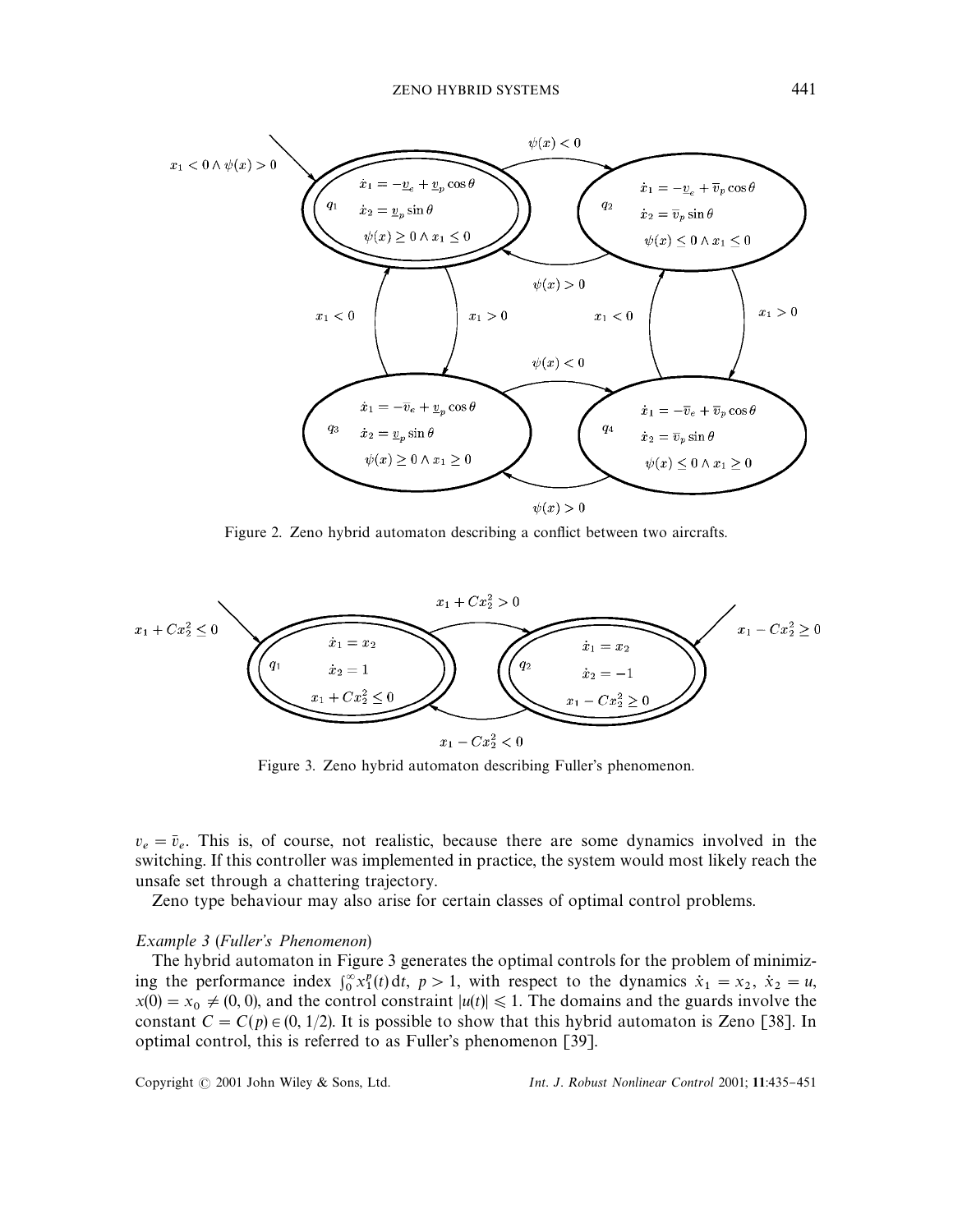## 3. ZENO HYBRID AUTOMATA AND ZENO EXECUTIONS

Zeno hybrid automata are defined in this section. The notion of Zeno set is introduced as the  $\omega$  limit set for infinite executions with finite execution time. A number of examples are presented to illustrate the characteristics of the Zeno set. For a related discussion see References  $\lceil 13-16 \rceil$ .

## *Definition 4 (Zeno hybrid automaton)*

A hybrid automaton *H* is Zeno if there exists an initial state  $(q_0, x_0) \in$  Init, such that all executions in  $\mathscr{E}_H^{\infty}(q_0, x_0)$  are Zeno.

Many models of real systems are Zeno, for example, the hybrid systems discussed in Section (2.2). An example of a Zeno execution is given next.

## *Example 4* (*Multi*-*level bouncing ball*)

The hybrid automaton in Figure 4 (which is a variant of the bouncing ball automaton of Reference [13]) accepts the execution illustrated by the simulation to the right. The continuous part of the execution is shown for  $x_0 = (2, 0)$ . It is easily checked that the hybrid automaton is Zeno by explicitly deriving the sequence of time intervals  $\{\tau_i' - \tau_i\}_{i=1}^{\infty}$ , which is a converging geometric series.

It is clear that Zenoness is due to the interplay between the vector field, the resets, and the guards. For example, if in Example 4 the resets of  $x_2$  is replaced by  $x_2 := x_2/(dx_2 - 1)$ , where  $d = 1/\sqrt{20x_1(0)}$ , then it is easy to verify that  $\{\tau_i' - \tau_i\}_{i=1}^{\infty}$  diverges as  $\sum_{i=1}^{\infty} \{1/i\}$ . Hence, the hybrid automaton will not accept any Zeno executions in this case.

#### *3.1. limit sets and Zeno sets*

To investigate the limiting properties of infinite executions, we generalized the concept of  $\omega$  limit set [40] to hybrid automata.

#### *Definition 5* (ω Limit set)

A point  $(\hat{q}, \hat{x}) \in \mathbf{Q} \times \mathbf{X}$  is an  $\omega$  limit point of an infinite execution  $\chi = (\tau, q, x)$ , if there exists a sequence  $\{\theta_n\}_{n=0}^{\infty}$  with  $\theta_n \in I_{i_n}$  for some  $i_n \in \langle \tau \rangle$ , such that as  $n \to \infty$ ,  $\theta_n \to \mathcal{T}(\chi)$  and  $(q(\hat{i}_n), x^{i_n}(\theta_n)) \to (\hat{q}, \hat{x})$ . The  $\omega$  limit set  $S_\chi \subset \mathbf{Q} \times \mathbf{X}$  of an execution  $\chi$  is the set of all  $\omega$  limit points of  $\chi$ .



Figure 4. Zeno hybrid automaton together with the continuous part of an execution  $(x_1 \text{ solid and } x_2 \text{ dotted}).$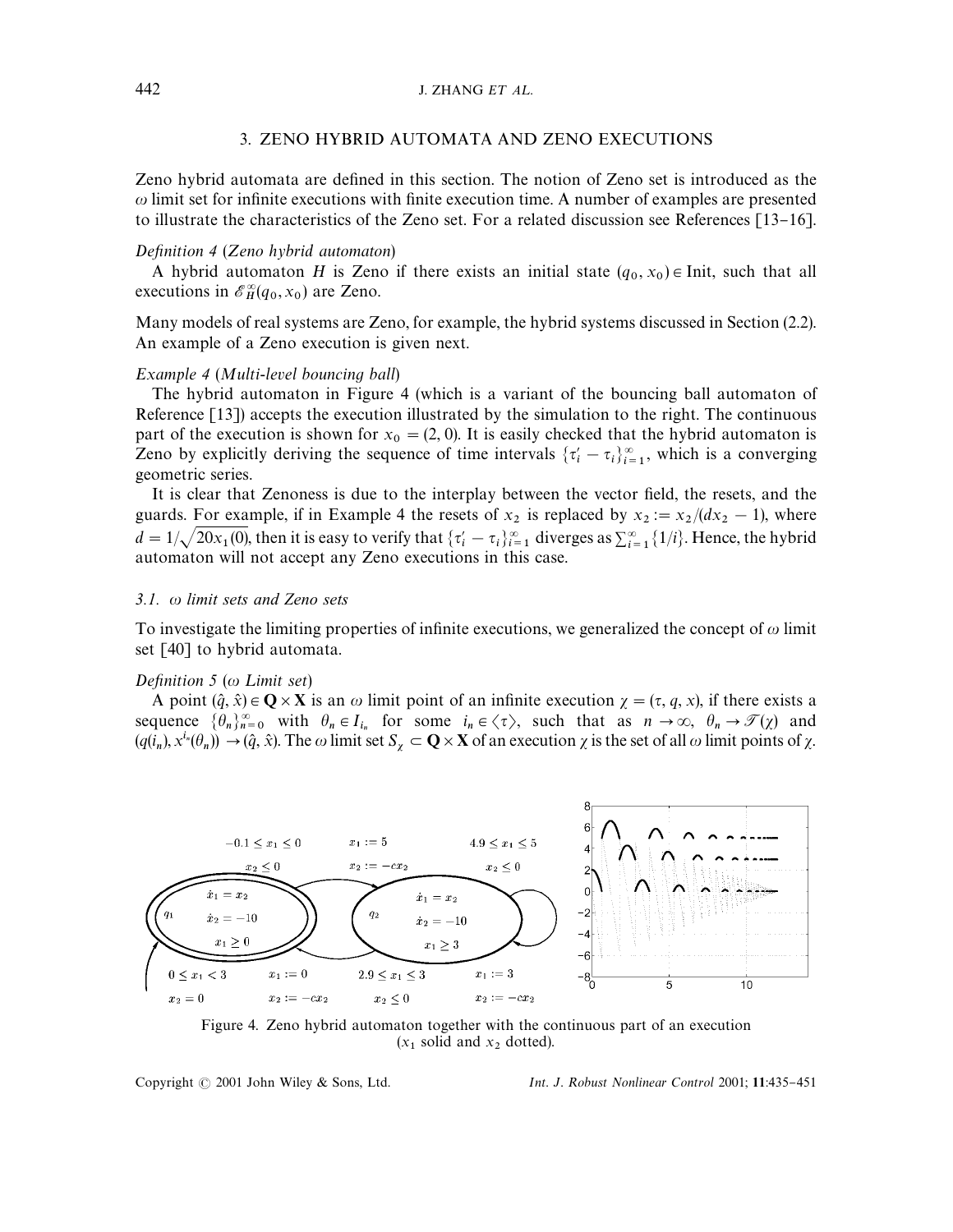The Zeno set is introduced as the  $\omega$  limit set of an infinite execution that has finite execution time.

#### *Definition 6* (*Zeno set*)

An  $\omega$  limit point of a Zeno execution is called a Zeno point. The Zeno set of a Zeno execution is the set of all Zeno points.

We use  $Z_\infty \subset \mathbf{Q} \times \mathbf{X}$  to denote the Zeno set. In other words,  $Z_\infty$  consists of all cluster points of sequences  $\{(q(i_n), x^{i_n}(\theta_n))\}_{n=0}^{\infty}$  with  $\theta_n \in I_{i_n}$  and  $i_n \in \langle \tau \rangle$  such that  $\theta_n \to \tau_{\infty}$  as  $n \to \infty$ . We write  $\mathbf{Q}_{\infty} = \{q \in \mathbf{Q} : \exists x \in \mathbf{X}, (q, x) \in Z_{\infty}\}\)$  for the discrete part of  $Z_{\infty}$  and  $\mathbf{X}_{\infty} = \{x \in \mathbf{X} : \exists q \in \mathbf{Q}, (q, x) \in Z_{\infty}\}$  $(q, x) \in Z_\infty$  for the continuous part (notice that, in general,  $Z_\infty \neq \mathbf{Q}_\infty \times \mathbf{X}_\infty$ ). The Zeno set can be empty, finite, countable, or even uncountable. For all the examples in Section (2.2) the continuous state converged to a unique value, i.e.  $Z_\infty \subset \mathbb{Q} \times \{\hat{x}\}\$  for some  $\hat{x} \in \mathbb{X}$ . In Example 4, we have  $Z_{\infty} = \{(q_1, (0, 0)), (q_2, (3, 0)), (q_2, (5, 0))\}$ , so that  $Q_{\infty} = Q$  and  $X_{\infty} = \{(0, 0), (3, 0), (5, 0)\}$ . We present a few more examples to illustrate other possibilities.

## *Example 5* (;*ncountable Zeno set*)

Consider a hybrid automaton *H* accepting a Zeno execution with  $Z_{\infty} = \{(\hat{q}, \hat{x})\}$ . Modify this hybrid automaton into a new hybrid automaton  $H'$  by adding two components  $(x_e, x_f)$  to the continuous state of *H*. For  $x_e$  and  $x_f$ , let the continuous dynamics in all discrete states be  $\dot{x}_e = \dot{x}_f = 0$ , the resets for all edges be

$$
\begin{pmatrix} x_e \\ x_f \end{pmatrix} := \begin{pmatrix} \cos \theta & \sin \theta \\ -\sin \theta & \cos \theta \end{pmatrix} \begin{pmatrix} x_e \\ x_f \end{pmatrix}
$$

where  $\theta$  is a rational constant and the initial condition be  $\{(1, 0)\}$ . The guards and the domains of *H* are the obvious extensions of those of *H*. Then, the Zeno set of *H* is  $Z'_{\infty} = \{\hat{q}\}\times\{(\hat{x}, x_e, x_f) \in \mathbf{X} \times R^2 : x_e^2 + x_f^2 = 1\}.$  Hence, the Zeno set is an uncountable set.

## *Example 6* (*Empty Zeno set*)

Consider a hybrid automaton that accepts a Zeno execution with  $Z_{\infty} = \{(\hat{q}, \hat{x})\}$ . Append a component  $x_e$  to the continuous state with trivial dynamics  $\dot{x}_e = 0$ , reset  $x_e := 2x_e$  and initial condition  $x_e(0) = 1$ . Then, for all  $\{\theta_n\}_{n=0}^{\infty}$  with  $\theta_n \in I_{i_n}$  and  $i_n \in \langle \tau \rangle$  such that as  $n \to \infty$ ,  $\theta_n \to \tau_\infty$ , the sequence  $\{x_e^{in}(\theta_n)\}_{n=0}^{\infty}$  has no cluster point. The modified hybrid automaton has no Zeno point (its Zeno set is empty), since the augmented continuous state blows up.

The discrete part of the Zeno set,  $Q_{\infty}$ , will be visited infinitely often by a Zeno execution. A discrete state being visited infinitely often is, however, not necessarily in  $\mathbf{Q}_{\infty}$ , as shown by the following example.

#### *Example 7* (*Discrete states visitedin*,*nitely often*)

Consider the hybrid automaton in Figure 5. It is easy to see that it accepts a Zeno execution with Zeno time  $\tau_{\infty} = 1$ . The Zeno set is  $Z_{\infty} = \{(q_1, (0, 1))\}$ . The discrete state  $q_2$  is visited infinitely often by the Zeno execution, but still  $q_2 \notin \mathbf{Q}_{\infty}$ . The reason for this is that  $x_2$  blows up in  $q_2$ .

Lemma 2 in Section 3.3 gives conditions under which a discrete state that is visited infinitely often belongs to  $\mathbf{Q}_{\infty}$ .

For most hybrid automata, the discrete evolution of Zeno executions becomes periodic as the Zeno time is approached. However, in Reference [41] hybrid automata that do not exhibit this periodic behaviour are presented.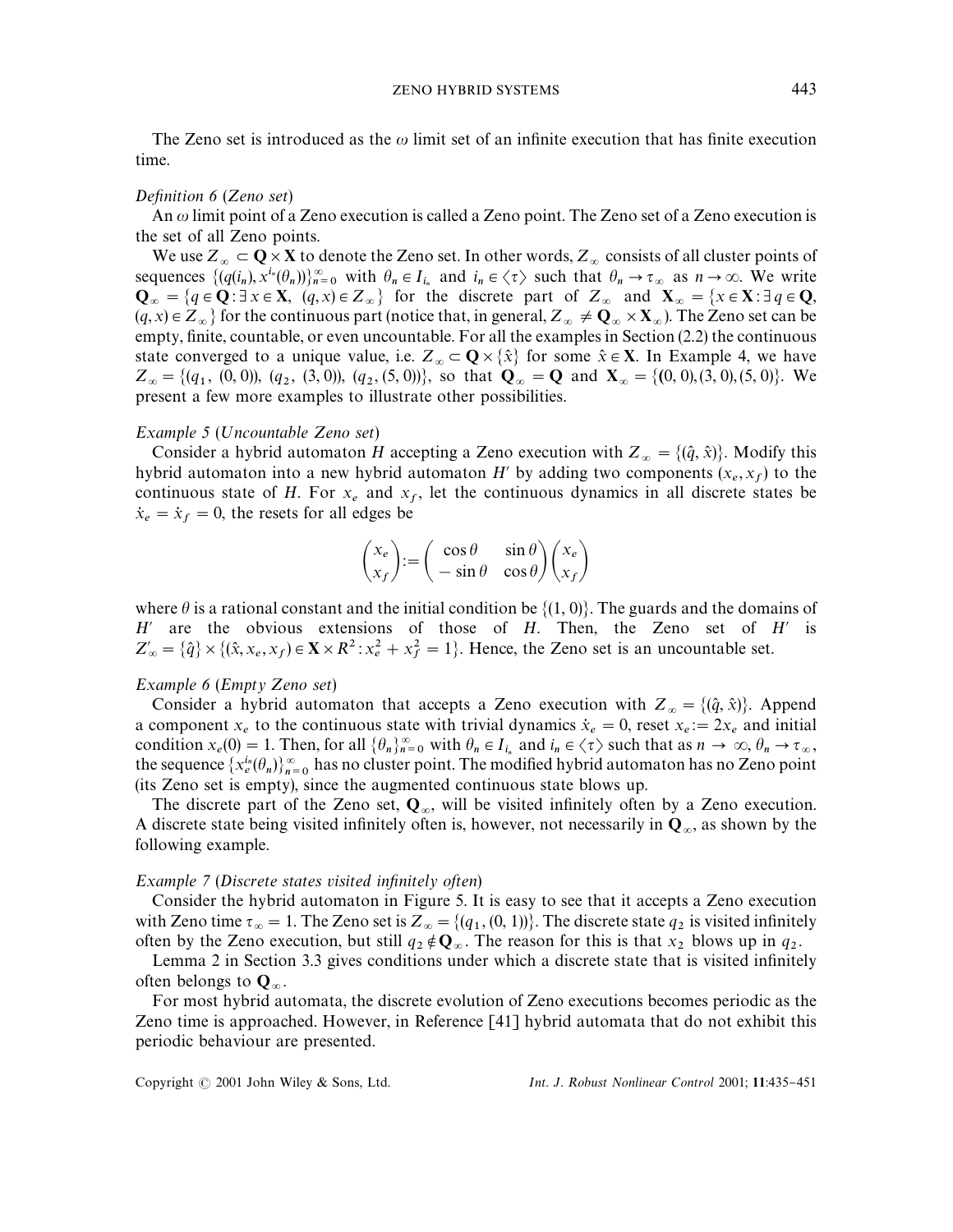

Figure 5. Zeno hybrid automaton in Example 7.

#### *3.2. Properties of Zeno sets*

Determining the structure of the Zeno set can be very important in some cases. For example, if it turns out that the continuous state converges ( $|\mathbf{X}_{\infty}| = 1$ ), one may hope to define extensions of the Zeno execution beyond  $\tau_{\infty}$  using regularization techniques [13]. To study such properties of the Zeno set we introduce the following definitions. The reset  $R$  is called an *identity on*  $G$  if for all  $(q, q') \in E$  and for all  $x \in G(q, q')$ ,  $R(q, q', x) = \{x\}$ . *R* is called *non-expanding on G* if there exists  $\delta \in [0, 1]$  such that for all  $(q, q') \in E$ , for all  $x \in G(q, q')$  and for all  $x' \in R(q, q', x)$ 

 $||x'|| \leq \delta ||x||$ 

*R* is called *contracting on G* if the same is true for some  $\delta \in [0, 1]$ . Finally, *R* is called *noncontracting on G* if for all  $(q, q') \in E$ , for all  $x \in G(q, q')$  and for all  $x' \in R(q, q', x)$ ,  $||x'|| \ge ||x||$ .

In the proofs, the following lemma is used, which is an immediate generalization of the corresponding result for continuous-time systems [40, Proposition 5.3].

#### *Lemma 1*

Consider a hybrid automaton with *R* non-expanding on *G*. Then, there exists  $c > 0$  such that for all executions  $\chi = (\tau, q, x)$ , all  $n \in \langle \tau \rangle$  and all  $t \in I_n$ ,  $||x^n(t)|| \leq (||x_0|| + 1)e^{ct} - 1$ . If instead *R* is non-contracting on *G*, then  $||x^n(t)|| \ge ||x_0|| + 1)e^{-ct} - 1$ .

For continuous-time systems, Lipschitz continuity of the vector field excludes the possibility for finite escape time. Lemma 1 allows us to draw a similar conclusion for hybrid systems whose reset is non-expanding on the guards. This, in particular, implies that all Zeno executions of a hybrid system remain bounded. Therefore, since the vector fields are assumed to be Lipschitz continuous, there exists some  $K > 0$  such that for all  $n \in \langle \tau \rangle$  and  $t \in I_n$ ,  $||f(q(n), x^n(t))|| \le K$ . Moreover, for sequences  $\{\theta_n\}_{n=0}^{\infty}$  with  $\theta_n \in I_{i_n}$  and  $i_n \in \langle \tau \rangle$  such that  $\theta_n \to \tau_{\infty}$  as  $n \to \infty$ , the Weierstrass theorem implies that  $\{q(i_n), x^{i_n}(\theta_n)\}_{n=0}^{\infty}$  has at least one cluster point. Therefore, Zeno executions of hybrid automata whose resets are non-expanding on the guards, have at least one Zeno point  $(Z_{\infty} \neq \emptyset)$ .

For identity resets, the continuous part of the Zeno set is a single point, as is shown next.

## *Theorem 1*

For all Zeno executions of a hybrid automaton with *R* identity on  $G$ ,  $|\mathbf{X}_{\infty}| = 1$ . A similar result holds if *R* is contracting on *G*.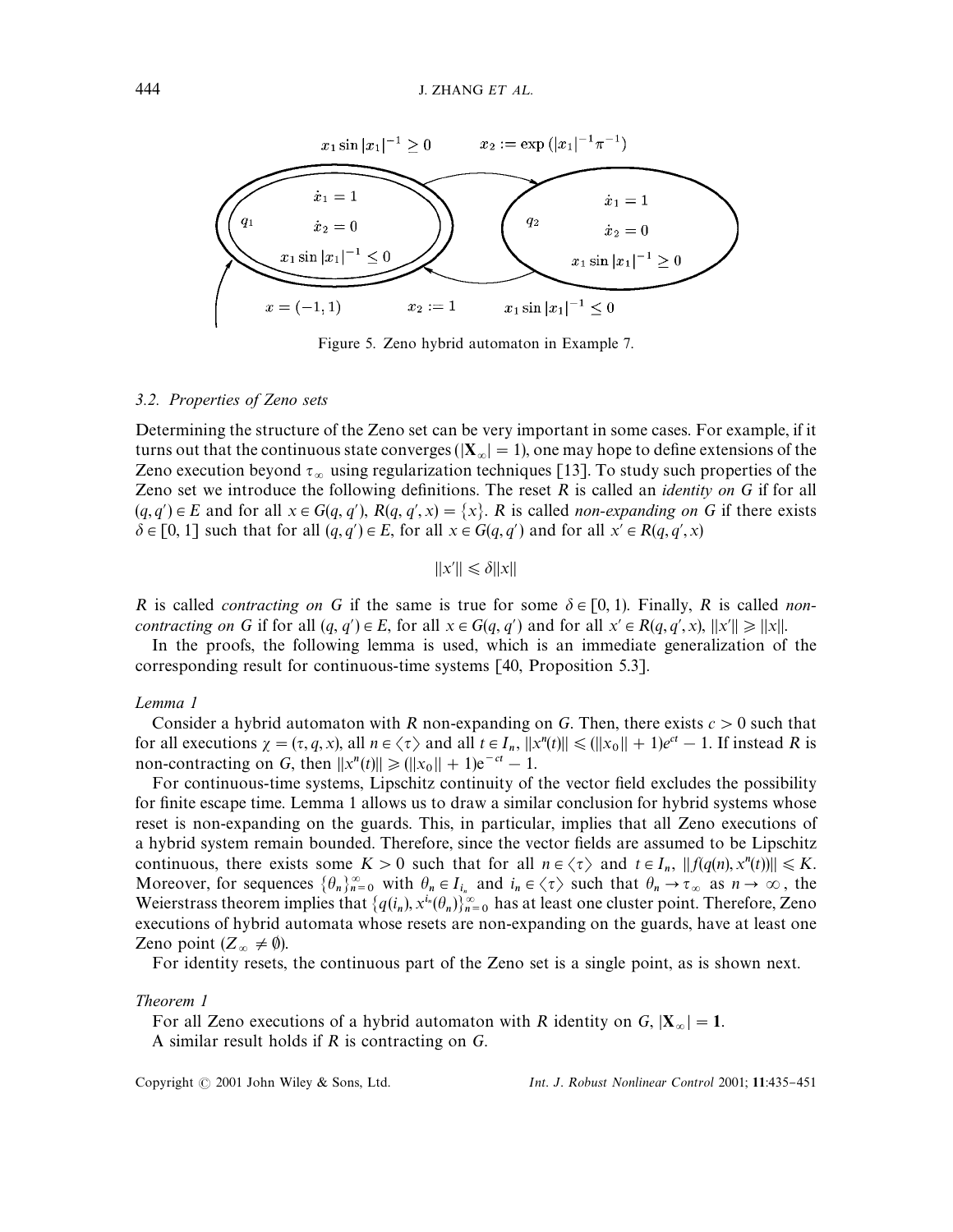¹*heorem 2*

For all Zeno executions of a hybrid automaton with *R* contracting on *G*,  $X_{\infty} = \{0\}$ .

Notice that the definition of contracting given above implicitly requires that  $R(q, q', 0) = \{0\}$ for all  $(q, q') \in E$  such that  $0 \in G(q, q')$ . The result can be extended to cases where the resets share any common fixed point,  $x^*$ , and are contracting after a change of co-ordinates taking  $x$  to  $x - x^*$ . This would, for example, allow us to extend Theorem 2 to cover appropriate classes of affine functions.

## *3.3. Existence of Zeno executions*

Since Zeno executions do not reflect the true behaviour of a physical system, it is important to study under what conditions hybrid automata accept only Zeno executions. Sufficient and necessary conditions for this are presented in this section.

First, recall that every hybrid automaton can be associated with a directed graph (Q, *E*). It is obvious that a hybrid automaton is Zeno only if that graph has a cycle. The following observation is also straightforward.

## *Proposition 1*

If there exists a finite collection of states  $\{(q_i, x_i)\}_{i=1}^K$  such that

- $(q_1, x_1) = (q_K, x_K)$ ,
- $x_{i+1} = (q_i, q_{i+1}, x_i)$  for all  $i = 1, ..., K 1$ ; and
- $(q_i, x_i) \in \text{Reach}_H$  for some  $i = 1, ..., K;$

then the hybrid automaton accepts a Zeno execution.

Example 7 shows that it is possible for a discrete state to be visited infinitely often by a Zeno execution, but still not appear in  $\mathbf{Q}_{\infty}$ . However, if the reset is non-expanding on the guards, this is not the case.

## *Lemma 2*

For all Zeno executions  $\gamma = (\tau, q, x)$  of a hybrid automaton with *R* non-expanding on *G*, there exists some *M* such that for all  $i \ge M$ ,  $q(i) \in \mathbf{Q}_{\infty}$ .

Lemma 2 can be used to establish the location of Zeno points with respect to the domains.

## *Theorem 3*

Consider a hybrid automaton with *R* non-expanding on *G* and assume it accepts a Zeno execution with Zeno set  $Z_{\infty} = \{(q_i, x_i)\}_{i=1}^m$  for some  $m > 0$ . If  $G(q, q') \cap D(q)^0 = \emptyset$  for all  $(q, q') \in E$ with  $q, q' \in \mathbf{Q}_{\infty}$ , then  $x_i \in \partial D(q_i)$  for all  $i = 1, \ldots, m$ .

A consequence of Theorem 3 is that  $\mathbf{X}_{\infty} \subseteq \bigcap_{i=1}^{\mathbf{Q}_{\infty}} \partial D(q_i)$ . The following non-Zeno condition follows directly from the theorem.

## *Corollary 1*

A hybrid automaton with *R* identity on *G* accepts no Zeno executions if

- $G(q, q') \cap D(q)^0 = \emptyset$  for all  $(q, q') \in E$ ,
- for all cycles  $\{q_i\}_{i=1}^K$  with  $q_K = q_1$  and  $(q_i, q_{i+1}) \in E$ ,  $1 \le i \le K 1$ ,  $\bigcap_{i=1}^{K-1} \partial D(q_i) = \emptyset$ .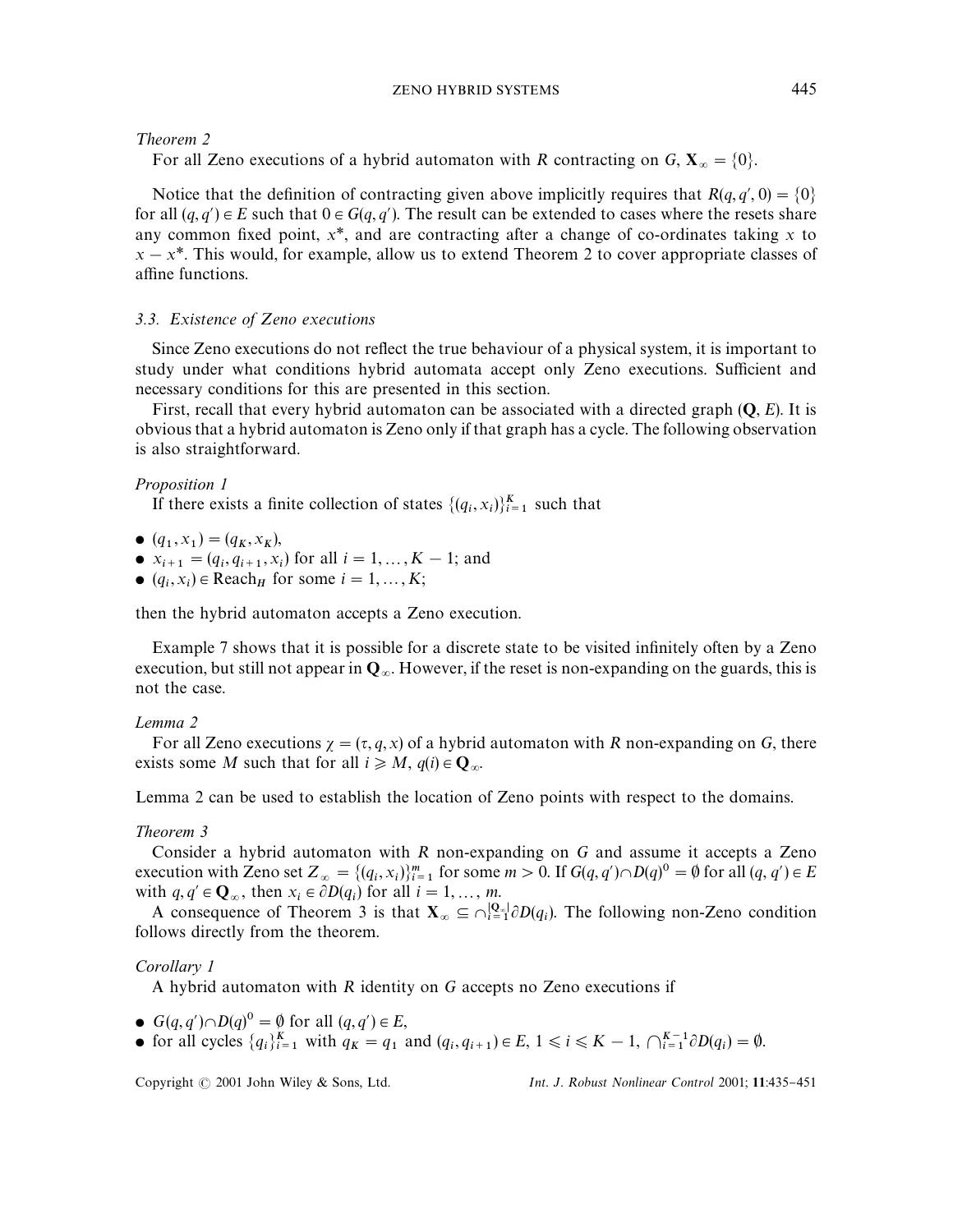It is interesting to notice that the standing assumption by Tavernini in Reference [42] is implied by the two conditions in Corollary 1. Under this assumption, it is proved that each solution has finitely many switching points in finite time, i.e., the system is non-Zeno.

The second condition in Corollary 1, on disjoint boundaries of the domains, can be replaced by the two assumptions that the boundaries only meet at a single point which is an equilibrium point for the vector field in each discrete state. Without loss of generality this point can be assumed to be the origin.

### ¹*heorem 4*

For a hybrid automaton with *R* identity on *G*, an execution  $\chi = (\tau, q, x) \in E_H^{\infty}(q_0, x_0)$  with  $x_0 \neq 0$  is not Zeno if

- $G(q, q') \cap D(q)^0 = \emptyset$  for all  $(q, q') \in E$ ,
- for all cycles  $\{q_i\}_{i=1}^K$  with  $q_K = q_1$  and  $(q_i, q_{i+1}) \in E$ ,  $1 \le i \le K 1$ ,  $\bigcap_{i=1}^{K-1} \partial D(q_i) = \{0\}$  and  $f(q_i, 0) = 0.$

Note that the first assumption of Theorems 3 and 4 are fulfilled for systems under logicbased switching [43], piecewise linear systems [20], complementarity systems [44] and mixed logical dynamical systems [45]. Hence, these two results provide assumptions to guarantee non-Zenoness for these large classes of hybrid systems. Similar result to Corollary 1 and Theorem 4 holds also for hybrid automata with contracting resets having the origin as a fixed point.

#### 4. CONCLUSIONS

Motivated by a number of examples appearing in different applications of hybrid systems, we have studied some properties of Zeno executions. We saw that it is important to understand Zeno in order to develop efficient tools for modelling, verification, simulation, and design of hybrid systems. The Zeno set was introduced to capture the limiting behaviour of Zeno executions. In general, the Zeno set can have a complex structure. It was proved, however, that for hybrid automata having either only identity resets or only resets contracting on the guard, the continuous part of the Zeno set is a singleton. These hybrid systems include, for example, feedback control systems with logic-based switching and complementarity systems. For such systems, our results guarantee that every Zeno execution converges to a single point in the continuous state space. It may then be possible to extend the execution beyond the Zeno time in a consistent way  $[13, 3]$ . Both necessary and sufficient conditions for a hybrid automaton to accept Zeno executions were presented. In particular, it was proved that for hybrid automata with identity resets on the guard, if the guards and the interior of the domains are disjoint and if the boundaries of the domains are also disjoint, then the hybrid automaton does not accept Zeno executions. Moreover, it was shown that the last condition can be replaced by that the boundaries of the domains have the single intersection point being the origin, which should also be an equilibrium point for the vector field in all discrete states.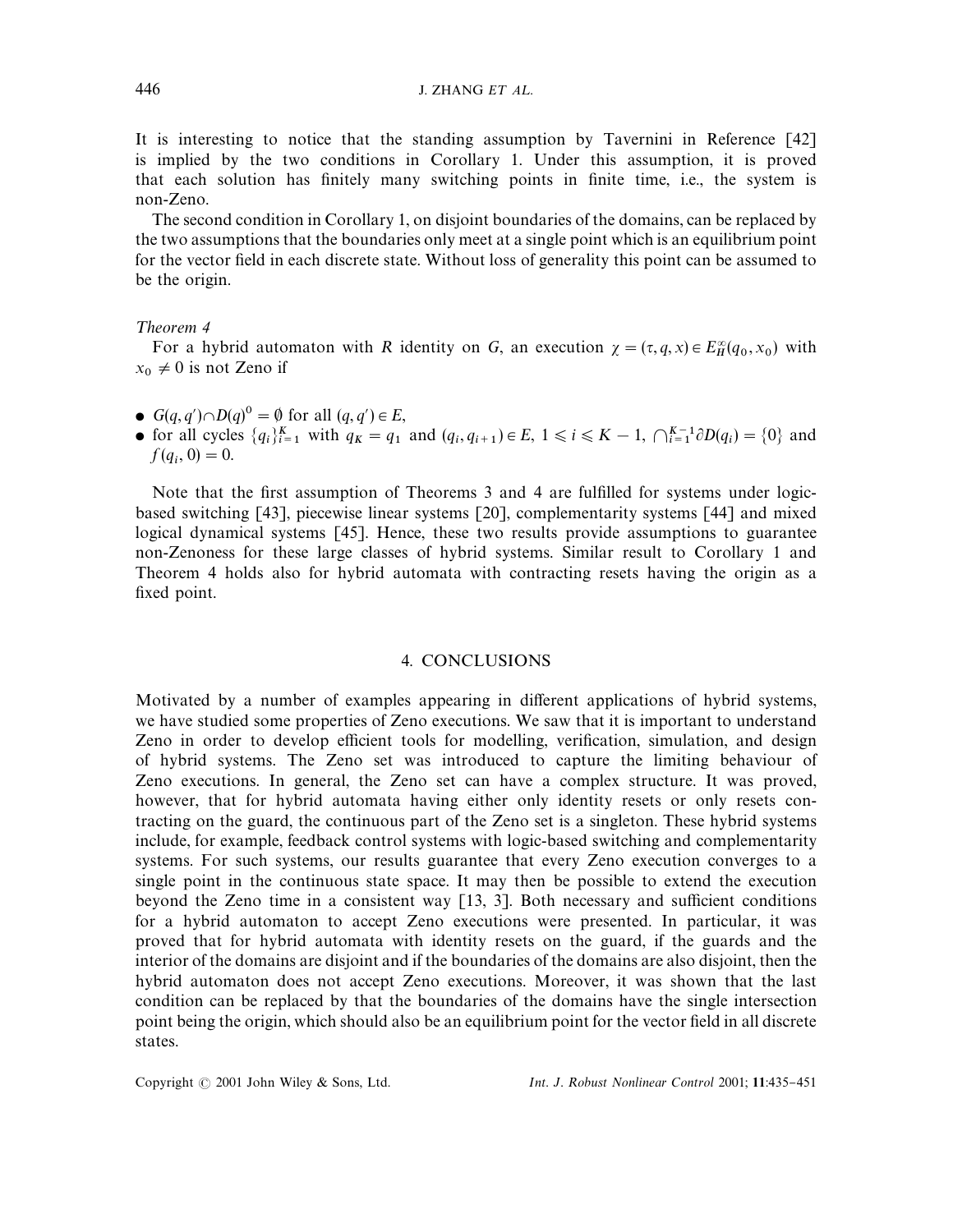## APPENDIX

*Proof of Lemma 1.* By Lipschitz continuity, there exists  $c > 0$  such that for all  $n \in \langle \tau \rangle$  and  $t \in I_n$ ,  $|| f(q(n), x^n(t) )|| \le c(||x^n(t)|| + 1)$ . Since  $||x||^2 = x^T x$  it follows that

$$
\left| \frac{d||x||^2}{dt} \right| = 2||x|| \left| \frac{d||x||}{dt} \right| = 2|x^T \dot{x}| \le 2||x||||\dot{x}||
$$

so that

$$
\left| \frac{d||x||}{dt} \right| \le ||\dot{x}|| = ||f(q, x)|| \le c(||x|| + 1)
$$

$$
- c(||x|| + 1) \le \frac{d||x||}{dt} \le c(||x|| + 1)
$$

Applying the Bellman-Gronwall Lemma [40] twice, we have

|<br>|

$$
(||x^n(\tau_n)|| + 1)e^{-c(t-\tau_n)} \le ||x^n(t)|| + 1 \le (||x^n(\tau_n)|| + 1)e^{c(t-\tau_n)}, \quad t \in I_n \text{ and } n \in \langle \tau \rangle
$$

By the assumption on non-expanding resets, we have  $||x^n(\tau_n)|| \le ||x^{n-1}(\tau'_{n-1})||$ , which yields

$$
||x^{n}(t)|| + 1 \le (||x^{n-1}(\tau'_{n-1})|| + 1)e^{c(t-\tau_n)}
$$
  

$$
\le (||x^{n-1}(\tau_{n-1})|| + 1)e^{c(\tau'_{n-1} - \tau_{n-1})}e^{c(t-\tau_n)}
$$

By induction,

$$
||x^n(t)|| + 1 \le (||x^0(0)|| + 1)e^{ct}
$$

therefore,

$$
||x^n(t)|| \le (||x_0|| + 1)e^{ct} - 1
$$

The proof for non-contracting resets is similar.

*Proof of Theorem 1.* Consider a Zeno execution  $\chi = (\tau, q, x)$ . For all  $\{\theta_n\}_{n=0}^{\infty}$  with  $\theta_n \in I_{i_n}$  and  $i_n \in \langle \tau \rangle$  such that  $\theta_n \to \tau_\infty$  as  $n \to \infty$ , we have

$$
x^{i_n}(\theta_n) = x^{i_n}(\tau_{i_n}) + \int_{\tau_{i_n}}^{\theta_n} f(q(i_n), x^{i_n}(s)) ds
$$
  
=  $x^{i_n}(\tau_{i_n}) + (\theta_n - \tau_{i_n})(f_1(q(i_n), x^{i_n}(\xi_{i_n}^1)), \dots, f_n(q(i_n), x^{i_n}(\xi_{i_n}^n))),$ 

for some  $\xi_{i_n}^1$ , ...,  $\xi_{i_n}^n \in I_{i_n}$ . Hence for all  $k > l \ge 0$ ,

$$
x^{i_k}(\theta_k) = x^{i_l}(\theta_l) + (\tau'_{i_l} - \theta_l)(f_1(q(i_l), x^{i_l}(\xi_{i_l}^1)), \dots, f_n(q(i_l), x^{i_l}(\xi_{i_l}^n)))
$$
  
+ 
$$
\sum_{i=i_l+1}^{i_k-1} (\tau'_i - \tau_i)(f_1(q(i), x^i(\xi_i^1)), \dots, f_n(q(i), x^i(\xi_i^n)))
$$
  
+ 
$$
(\theta_k - \tau_{i_k})(f_1(q(i_k), x^{i_k}(\xi_{i_k}^1)), \dots, f_n(q(i_k), x^{i_k}(\xi_{i_k}^n)))
$$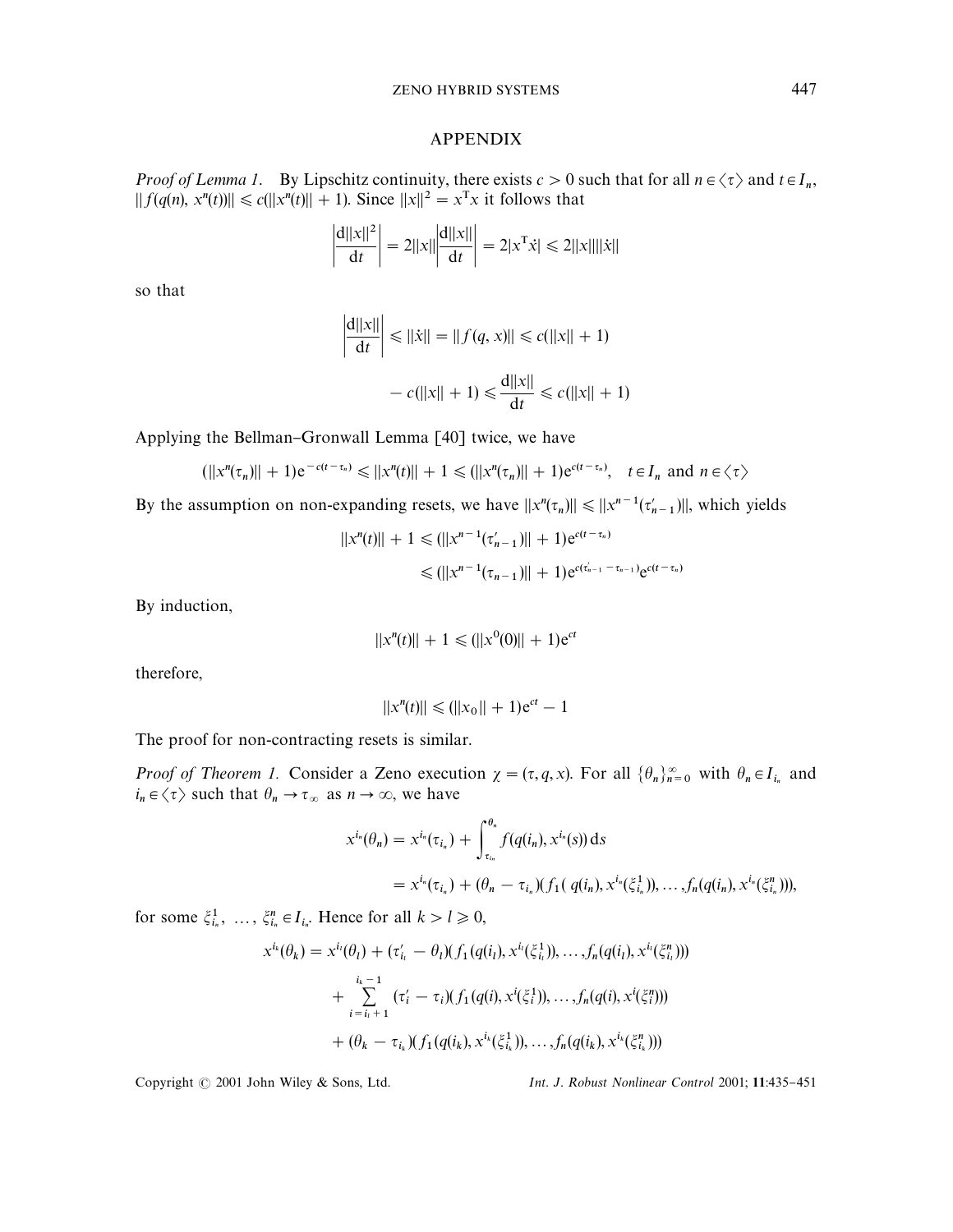which gives that

$$
||x^{i_k}(\theta_k) - x^{i_l}(\theta_l)|| \leq K \sum_{i=i_l}^{i_k} (\tau'_i - \tau_i)
$$

where  $K > 0$  is such that  $|| (f_1(q(n), x^n(\xi_n^1)), \dots, f_n(q(n), x^n(\xi_n^n))) || \leq K$  for all  $n \in \langle \tau \rangle$  and  $\xi_n^1, \dots, \xi_n^n \in I_n$ (recall that such a *K* exists by continuity of *f* and the fact that  $||x||$  remains bounded). Since  $\sum_{n=0}^{\infty} (\tau'_n - \tau_n) < \infty$ ,  $\{x^{i_n}(\theta_n)\}_{n=0}^{\infty}$  is a Cauchy sequence. The space  $X = R^n$  is complete, so the sequence has a limit  $\hat{x} = \lim_{n \to \infty} x^{i_n}(\theta_n)$ . Moreover, the following argument shows that this limit is independent of the choice of sequence  $\{\theta_n\}_{n=0}^{\infty}$ . Consider two sequences  $\{\alpha_n\}_{n=0}^{\infty}$  and  $\{\beta_n\}_{n=0}^{\infty}$  $\alpha_n \in I_{i_n}$  and  $\beta_n \in I_{j_n}$ ,  $i_n$ ,  $j_n \in \langle \tau \rangle$  such that  $\alpha_n \to \tau_\infty$  and  $\beta_n \to \tau_\infty$  as  $n \to \infty$ . Without loss of generality, suppose that  $i_n \ge j_n$ ,

$$
x^{i_n}(\alpha_n) = x^{j_n}(\beta_n) + (\tau'_{j_n} - \beta_n)(f_1(q(j_n), x^{j_n}(\xi_{j_n}^1)), \dots, f_n(q(j_n), x^{j_n}(\xi_{j_n}^n)))
$$
  
+ 
$$
\sum_{j=j_n+1}^{i_n-1} (\tau'_{j} - \tau_j)(f_1(q(j), x^{j}(\xi_{j}^1)), \dots, f_n(q(j), x^{j}(\xi_{j}^n)))
$$
  
+ 
$$
(\alpha_n - \tau_{i_n})(f_1(q(i_n), x^{i_n}(\xi_{i_n}^1)), \dots, f_n(q(i_n), x^{i_n}(\xi_{i_n}^n)))
$$

This gives that  $||x^{i_n}(\alpha_n) - x^{j_n}(\beta_n)|| \leq K\sum_{j=1}^{i_n} (\tau'_j - \tau_j)$ . Hence,  $||x^{i_n}(\alpha_n) - x^{j_n}(\beta_n)|| \to 0$  as  $n \to \infty$ , which shows that both sequences have the same limit. This completes the proof.  $\Box$ 

*Proof of Theorem 2.* As in the proof of Theorem 1, we get that for a Zeno execution  $\chi = (\tau, q, x)$  it holds that

$$
||x^{i_n}(\theta_n)|| \leq ||x^{i_n}(\tau_{i_n})|| + \left\| \int_{\tau_{i_n}}^{\theta_n} f(q(i_n), x^{i_n}(s)) ds \right\|
$$
  

$$
\leq ||x^{i_n}(\tau_{i_n})|| + K(\tau'_{i_n} - \tau_{i_n})
$$

Using the fact that  $||x^{i_n}(\tau_{i_n})|| \le \delta ||x^{i_n-1}(\tau'_{i_n-1})||$  for some  $\delta \in [0,1)$ , it follows that

$$
||x^{i_n}(\theta_n)|| \leq \delta ||x^{i_n-1}(\tau'_{i_n-1})|| + K(\tau'_{i_n} - \tau_{i_n})
$$
  
=  $\delta ||x^{i_n-1}(\tau_{i_n-1}) + \int_{\tau_{i_{n-1}}}^{\tau'_{i_{n-1}}} f(q(i_n-1), x^{i_n-1}(s)) ds|| + K(\tau'_{i_n} - \tau_{i_n})$   
 $\leq \delta ||x^{i_n-1}(\tau_{i_n-1})|| + K\delta(\tau'_{i_n-1} - \tau_{i_n-1}) + K(\tau'_{i_n} - \tau_{i_n})$ 

By induction,

$$
||x^{i_n}(\theta_n)|| \leq \delta^{i_n}||x_0|| + K \sum_{m=0}^{i_n} \delta^{i_n-m}(\tau_m' - \tau_m)
$$

and

$$
\sum_{i_n=0}^{\infty} K \sum_{m=0}^{i_n} \delta^{i_n-m} (\tau_m'-\tau_m) = K \sum_{m=0}^{\infty} (\tau_m'-\tau_m) \sum_{i_n=0}^{\infty} \delta^{i_n} = \frac{K\tau_{\infty}}{1-\delta} < \infty
$$

Therefore,  $K\sum_{m=0}^{i_n} \delta^{i_n - m} (\tau'_m - \tau_m) \to 0$  as  $i_n \to \infty$ , which yields that  $||x^{i_n}(\theta_n)|| \to 0$  as  $n \to \infty$ , hence  $\mathbf{X}_{\infty} = \{0\}.$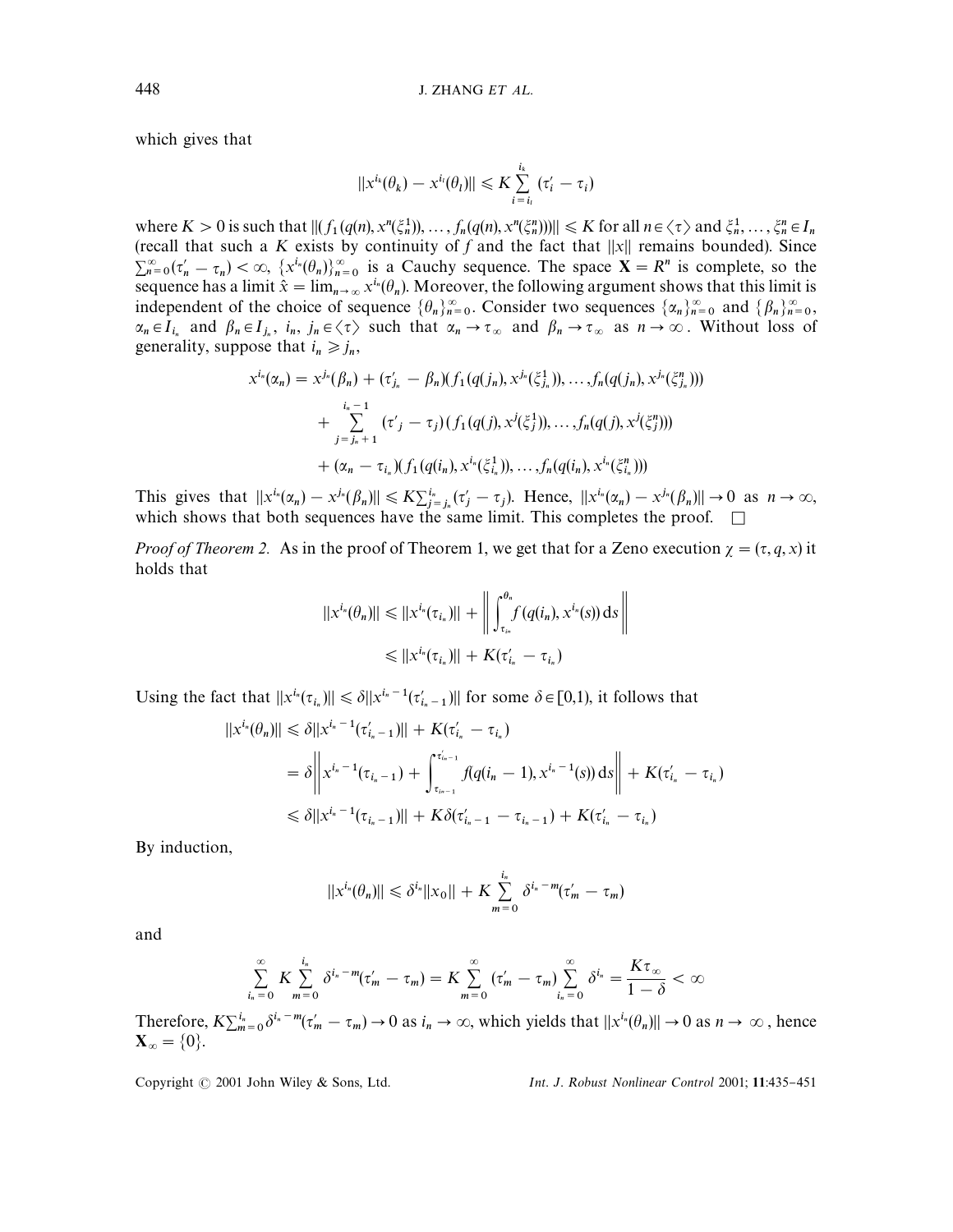*Proof of Lemma 2.* Suppose that for all  $M \ge 0$  there exist some  $i_n \ge M$ , such that  $q(\tau_{i_n}) \notin \mathbf{Q}_{\infty}$ . By the assumption that **Q** is finite, the sequence  $\{q(\tau_{i_n})\}_{n=0}^{\infty}$  has a subsequence  $\{q(\tau_{i_m})\}_{m=0}^{\infty}$  with  $q(\tau_{i_m}) = \hat{q} \notin \mathbf{Q}_{\infty}$ . By Lemma 1, the sequence  $\{x^{i_m}(\tau_{i_m})\}_{m=0}^{\infty}$  is bounded. Then, there exists some  $\hat{\lambda} \in \mathbb{R}$  and that line  $\mathbb{R}^d$  ( $\tau_{i_m}$ ) is bounded. Then, there exists some  $\hat{\lambda} \in \mathbb{R}^d$  $\hat{x} \in \mathbf{X}$  such that  $\lim_{m \to \infty} x(\tau_{i_m}) = \hat{x}$  (by possibly passing to a subsequence). By the definition of the Zeno set,  $(\hat{q}, \hat{x}) \in Z_{\infty}$ , which gives a contradiction.

*Poof of Theorem 3.* For every  $(\hat{q}, \hat{x}) \in Z_{\infty}$ , there exists a sequence  $\{\theta_n\}_{n=0}^{\infty}$  with  $\theta_n \in I_{i_n}$  and  $i_n \in \langle \tau \rangle$  such that as  $n \to \infty$ ,  $q(i_n) \to \hat{q}$  and  $x^{i_n}(\theta_n) \to \hat{x}$ . Notice that, since **Q** is given the discrete topology,  $q(i_n) \rightarrow \hat{q}$  implies that  $q(i_n) = \hat{q}$  for *n* sufficiently large. Moreover, by an argument similar to the one in the proof of Theorem 1, there exists  $K > 0$  such that  $||x^{i_n}(\tau'_{i_n}) - x^{i_n}(\theta_n)|| \leq K||\tau'_{i_n} - \theta_n||$ . Therefore,  $||x^{i_n}(\tau'_{i_n}) - \hat{x}|| \to 0$  as  $n \to \infty$ . By the standing assumptions, we have that  $x^{i_n}(\tau'_{i_n}) \in \overline{D(\hat{q})}$ . Moreover, from Lemma 2,  $q(i_n) \in \mathbb{Q}_{\infty}$  if *n* is sufficiently large. Hence, for *n* sufficiently large, there exists some  $\hat{q}' \in \mathbf{Q}_{\infty}$  such that  $x^{\overline{t}_n}(\tau'_{t_n}) \in \hat{G}(\hat{q}, \hat{q}')$ , which gives that  $x^{i_n}(\tau'_{i_n}) \in \hat{G}(\hat{q}, \hat{q}') \cap \overline{D(\hat{q})}$ . Since  $G(\hat{q}, \hat{q}') \cap D(\hat{q})^0 = \emptyset$ , it follows that  $x^{i_n}(\tau'_{i_n}) \in \partial D(\hat{q})$ . Moreover, since  $\partial D(\hat{q})$  is a closed set, the limit  $\hat{x} = \lim_{n \to \infty} x^{i_n} (\tau'_{i_n})$  belongs to  $\partial D(\hat{q})$ .

*Proof of Theorem 4.* Assume that  $\chi = (\tau, q, x) \in \mathcal{E}_H^{\infty}(q_0, x_0)$  with  $x_0 \neq 0$  is a Zeno execution. By Theorem 1, it holds that  $Z_{\infty} = \mathbf{Q}_{\infty} \times \{\hat{x}\}\$  for some  $\hat{x} \in \mathbf{X}$ . Then by Theorem 3 and the second assumption, it follows that  $\hat{x} = 0$ . Let L be the largest Lipschitz constant of  $f(q, \cdot)$  for all  $q \in \mathbb{Q}$ . By Lemma 2, there exists some *M* such that for all  $n \ge M$ ,  $q(n) \in \mathbb{Q}_{\infty}$ . Then, from Reference [40, Proposition 5.3], we have that for all  $n \in \langle \tau \rangle$ ,  $n \ge M$  and  $t \in I_n$ ,

$$
||x^n(t)|| \geq ||x^n(\tau_n)||e^{-L(t-\tau_n)}
$$

Since  $x^n(\tau_n) = x^{n-1}(\tau'_{n-1}),$ 

 $||x^n(t)|| \ge ||x^{n-1}(\tau'_{n-1})||e^{-L(t-\tau_n)} \ge ||x^{n-1}(\tau_{n-1})||e^{-L(t-\tau_{n-1})}$ 

Proceeding further,

$$
||x^n(t)|| \ge ||x_0|| e^{-Lt}.
$$

Since  $\chi$  is a Zeno execution,  $\lim_{n\to\infty} ||x^n(\tau_n)|| \ge ||x_0|| e^{-Lt_{\tau_n}} > 0$ . This contradicts, however, the fact that  $\lim_{n\to\infty} x^n(\tau_n) = \hat{x} = 0$ . Hence, the hybrid automaton accepts no Zeno executions.

#### ACKNOWLEDGEMENTS

This work was supported by ARO under the MURI grant DAAH04-96-1-0341, ONR under grant N00014-97-1-0946, DARPA under contract F33615-98-C-3614, Swedish Foundation for International Cooperation in Research and Higher Education and Telefonaktiebolaget LM Ericsson's Foundation. The authors would like to thank Slobodan Simic and Maurice Heemels for comments on the manuscript, and Antonio Bicchi for pointing out the example by Fuller.

#### REFERENCES

- 1. van der Schaft AJ, Schumacher JM. Complementarity modeling of hybrid systems. *IEEE Transactions on Automatic Control* 1998; 43(4):483-490.
- 2. Lygeros J, Johansson KH, Sastry S, Egerstedt M. On the existence of executions of hybrid automata. *IEEE Conference on Decision andControl*, Phoenix, AZ, 1999.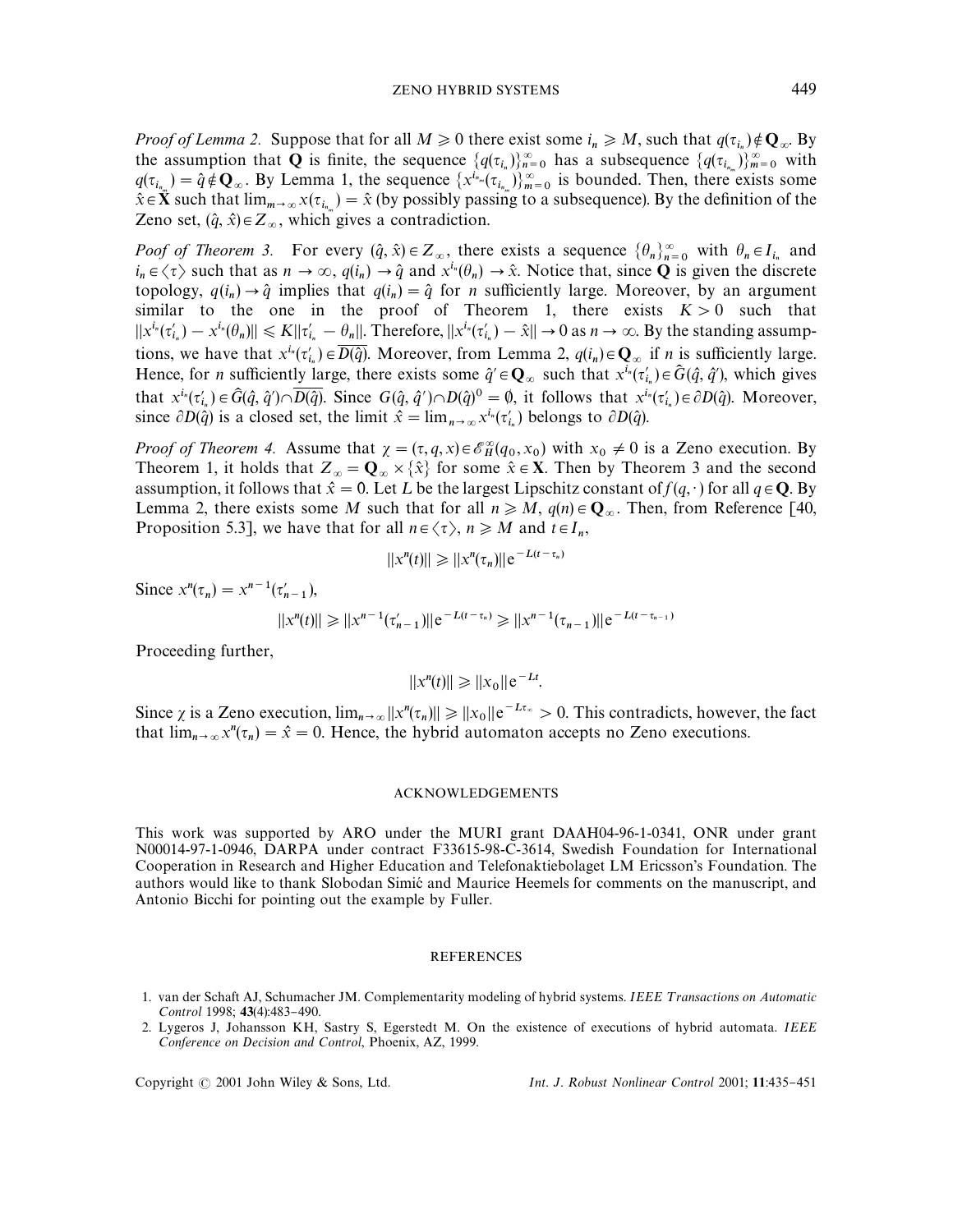## 450 **J. ZHANG** *ET AL***.**

- 3. Heemels M. Linear complementarity systems: A study in hybrid denamics. *Ph.D. Thesis*, Eindhoven University of Technology, 1999.
- 4. Lemmon M. On the existence of solutions to controlled hybrid automata. In *HybridSystems*: *Computation and Control*, Krogh B, Lynch N (Eds), Lecture Notes in Computer Science. Springer: New York, 2000.
- 5. Elmqvist H. *Dymola—Dynamic Modeling Language, User's Manual*. Dynasim AB: Sweden, 1994.
- 6. Mattsson SE, Andersson M, Aström KJ. Object-oriented modelling and simulation. In *CAD for Control Systems*, Linkens DA. (Ed). Chapter 2. Marcel Dekker Inc.: New York, 1993; 31-69.
- 7. Deshpande A, Gollu A, Semenzato L. The SHIFT programming language for dynamic networks for hybrid automata. *IEEE* Transactions on Automatic Control, 1998; 43(4):584-587.
- 8. Alur R, Dill DL. Automata for modeling real-time systems. *ICALP*+*90*, Lecture Notes in Computer Science, Vol. 443. Springer: Berlin, 1990; 322-335.
- 9. Alur R, Henzinger TA. Modularity for timed and hybrid systems. In *CONCUR* 97: *Concurrency Theory*, Lecture Notes in Computer Science, vol. 1243. Springer: Berlin, 1997; 74-88.
- 10. Bérard B, Gastin P, Petit A. On the power of non observable actions in timed automata. *Acts du STACS* '96, Lecture Notes in Computer Science, vol. 1046. Springer: Berlin, 1996; 257-268.
- 11. Branicky MS, Borkar VS, Mitter SK. A unified framework for hybrid control: model and optimal control theory. *IEEE Transactions on Automatic Control 1998*; 43(1):31-45.
- 12. Henzinger TA. The theory of hybrid automata. *Annual Symposium on Logic in Computer Science*. IEEE Computer Society Press: Silver Spring, MD, 1996; 278-292.
- 13. Johansson KH, Egerstedt M, Lygeros J, Sastry S. On the regularization of Zeno hybrid automata. *Systems and Control Letters* 1999; 38:141-150.
- 14. Johansson KH, Lygeros J, Sastry S, Egerstedt M. Simulation of Zeno hybrid automata. *IEEE Conference on Decision andControl*, Phoenix, AZ, 1999.
- 15. Zhang J, Johansson KH, Lygeros J, Sastry S. Dynamical systems revisited: Hybrid systems with Zeno executions. In *Hybrid Systems: Computation and Control, Krogh B, Lynch N (Eds). Lecture Notes in Computer Science. Springer:* New York, 2000.
- 16. Simic S, Johansson KH, Sastry S, Lygeros J. Towards a geometric theory of hybrid systems. In *Hybrid Systems: Computation and Control*, Krogh B, Lynch N (Eds), Lecture Notes in Computer Science. Springer: New York, 2000.
- 17. Ye H, Michel A, Hou L. Stability theory for hybrid dynamical systems. *IEEE Transactions on Automatic Control* 1998: 43(4):461-474.
- 18. Branicky M. Multiple Lyapunov functions and other analysis tools for switched and hybrid systems. *IEEE Transactions on Automatic Control* 1998; 43(4):475-482.
- 19. Tomlin C, Pappas GJ, Sastry S. Conflict resolution in multi-agent systems: a study in air traffic control. *IEEE Transactions on Automatic Control 1998*; 43(4):509-521.
- 20. Rantzer A, Johansson M. Piecewise linear quadratic optimal control. *IEEE Transactions on Automatic Control* 2000;  $45(4):629-637.$
- 21. Hespanha JP, Morse AS. Stabilization of nonholonomic integrators via logic-based switching. *Automatica* 1999; **35**(3):385–393.
- 22. Lygeros J, Tomlin C, Sastry S. Controllers for reachability specifications for hybrid systems. *Automatica* 1999;  $35(3):349-370.$
- 23. Johansson KH. Relay feedback and multivariable control. *Ph.D. Thesis*, Department of Automatic Control, Lund University, Sweden, October 1997.
- 24. Mattsson SE. On object-oriented modeling of relays and sliding mode behaviour. *Proceedings of the 13th IFAC World Congress,* San Francisco, vol. F, 1996; 259-264.
- 25. Malmborg J. Analysis and design of hybrid control systems. *Ph.D. Thesis*, Department of Automatic Control, Lund Institute of Technology, Lund, Sweden, 1998.
- 26. van der Schaft AJ, Schumacher JM. *An Introduction to Hybrid Dynamical Systems*, vol. 251, Lecture Notes in Control and Information Sciences. Springer: Berlin, 2000.
- 27. Stewart DE. Ririd-body dynamics with friction and impact. *SIAM Review* 2000; 42(1):3–39.
- 28. Alur R, Dill D. A theory of timed automata. *Theoretical Computer Science* 1994; 126:183-235.
- 29. Alur R, Courcoubetis C, Halbawachs N, Henzinger TA, Ho PH, Nicollin X, Olivero A, Sifakis J, Yovine S. The algorithmic analysis of hybrid systems. *Theoretical Computer Science* 1995; 138:3-34.
- 30. Henzinger T, Kopke P, Puri A, Varaiya P. What's decidable about hybrid automata. *Journal of Computer andSystem Science* 1998; 57:94-124.
- 31. La!erriere G, Pappas GJ, Sastry S. O-minimal hybrid systems. *Mathematics of Control*, *Signals*, *andSystems* 2000;  $13(1):1-21.$
- 32. Lynch N, Segala R, Vaandrager F, Weinberg HB. Hybrid I/O automata. In *Hybrid Systems III*, Lecture Notes in Computer science, vol. 1066. Springer Berlin, 1996; 496-510.
- 33. Manna Z, Sipma H. Deductive verification of hybrid systems using STeP. In *Hybrid Systems: Computation and Control,* Sastry S, Henzinger TA (Eds), Lecture Notes in Computer science, vol. 1386. Springer Berlin, 1998; 305-318.